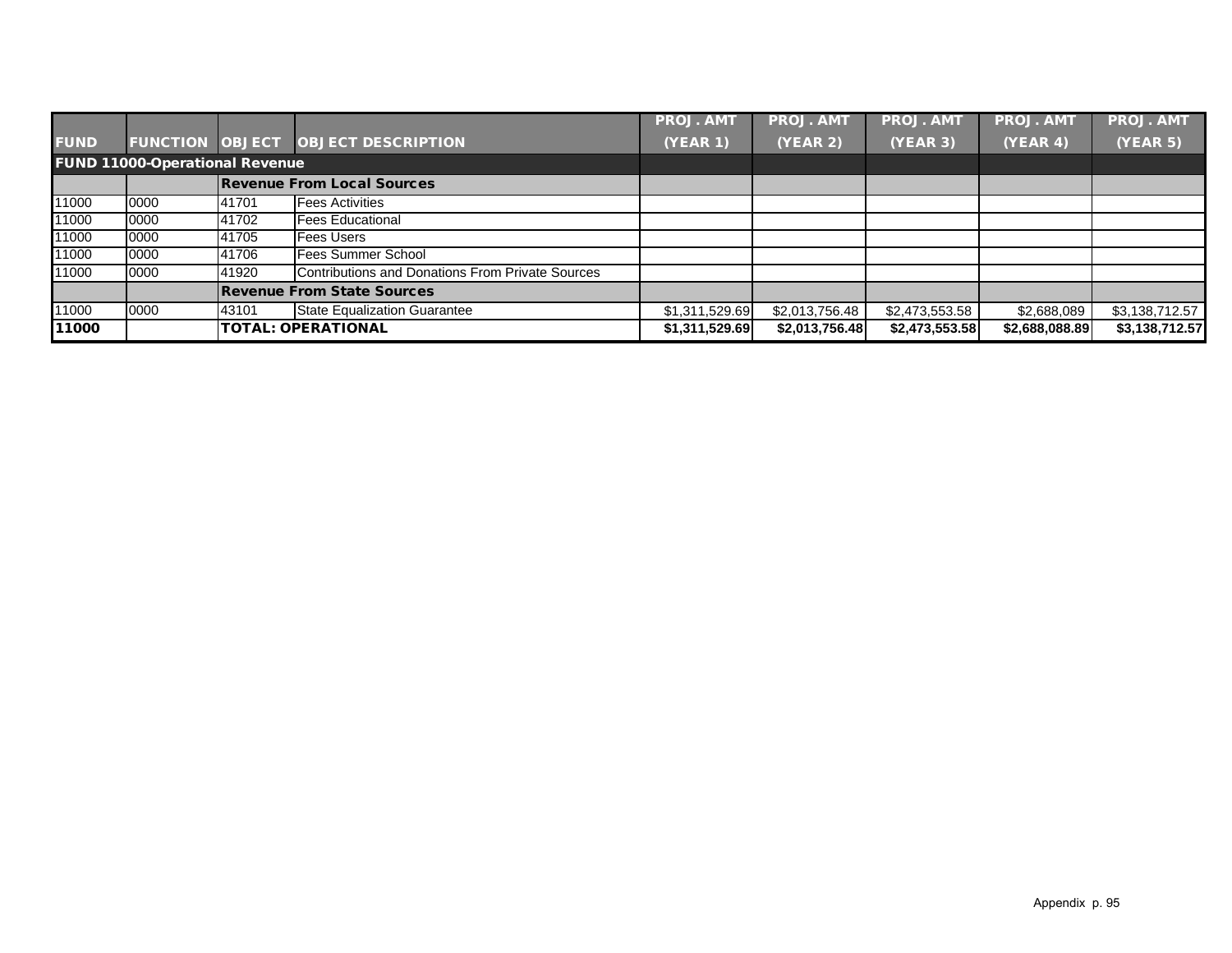|                |                              |                                 | <b>JOB</b>   |                                                                                                              | <b>PROJ. AMT</b>        |       | <b>PROJ. AMT</b>        |       | <b>PROJ. AMT</b>          |            | PROJ. AMT                 |       | <b>PROJ. AMT</b>          |       |
|----------------|------------------------------|---------------------------------|--------------|--------------------------------------------------------------------------------------------------------------|-------------------------|-------|-------------------------|-------|---------------------------|------------|---------------------------|-------|---------------------------|-------|
| <b>FUND</b>    | <b>FUNCTION OBJECT CLASS</b> |                                 |              | <b>OBJECT DESCRIPTION</b>                                                                                    | <b>(YEAR 1)</b>         | FTE.  | (YEAR 2)                | FTE.  | (YEAR 3)                  | <b>FTE</b> | (YEAR 4)                  | FTE.  | (YEAR 5)                  | FTE.  |
|                | <b>11000 EXPENDITURES</b>    |                                 |              |                                                                                                              |                         |       |                         |       |                           |            |                           |       |                           |       |
|                | Function-1000 - Instruction  |                                 |              |                                                                                                              |                         |       |                         |       |                           |            |                           |       |                           |       |
| 11000          | 1000                         | 51100                           | 1411         | <b>Personnel Services - Compensation</b><br>Salaries Expense: Teachers Grades 1-12                           | \$422,101.00            | 7.50  | \$753,592.00            | 13.00 | \$946,032.00              | 16.00      | \$964,944.00              | 16.00 | \$1,107,270.00            | 18.00 |
| 11000          | 1000                         | 51100                           | 1412         | Salaries Expense: Teachers Special Education                                                                 | \$50,000.00             | 1.00  | \$90,780.00             | 1.75  | \$105,823.00              | 2.00       | \$161,907.00              | 3.00  | \$165,144.00              | 3.00  |
| 11000          | 1000                         | 51100                           | 1413         | Salaries Expense: Teachers Early Childhood Ed.                                                               |                         |       |                         |       |                           |            |                           |       |                           |       |
| 11000          | 1000                         | 51100                           | 1414         | Salaries Expense: Teachers Preschool (Excludes Special Ed.)                                                  |                         |       |                         |       |                           |            |                           |       |                           |       |
| 11000          | 1000                         | 51100                           | 1415         | Salaries Expense: Teachers Vocational and Technical                                                          |                         |       |                         |       |                           |            |                           |       |                           |       |
| 11000          | 1000                         | 51100                           | 1416         | Salaries Expense: Teachers Other Instruction                                                                 |                         |       |                         |       |                           |            |                           |       |                           |       |
| 11000<br>11000 | 1000<br>1000                 | 51100<br>51100                  | 1611<br>1612 | Salaries Expense: Substitutes Sick Leave<br>Salaries Expense: Substitutes Other Leave                        |                         |       |                         |       |                           |            |                           |       |                           |       |
| 11000          | 1000                         | 51100                           | 1613         | Salaries Expense: Separation Pay                                                                             |                         |       |                         |       |                           |            |                           |       |                           |       |
| 11000          | 1000                         | 51100                           | 1618         | Salaries Expense: Athletics                                                                                  |                         |       |                         |       |                           |            |                           |       |                           |       |
| 11000          | 1000                         | 51100                           | 1621         | Salaries Expense: Summer School/After School                                                                 | \$32,000.00             | 1.00  | \$40,800.00             | 1.25  | \$49,938.00               | 1.50       | \$59,424.00               | 1.75  | \$69,270.00               | 2.00  |
| 11000          | 1000                         | 51100                           | 1624         | Salaries Expense: Activities Salaries                                                                        |                         |       |                         |       |                           |            |                           |       |                           |       |
| 11000          | 1000                         | 51100                           | 1711         | Salaries Expense: Instructional Assistants Grades 1-12                                                       |                         |       |                         |       | \$37,454.00               | 2.00       | \$76,404.00               | 4.00  | \$77,932.00               | 4.00  |
| 11000          | 1000                         | 51100                           | 1712         | Salaries Expense: Instructional Assistants Special Ed.                                                       | \$18,000.00             | 1.00  | \$32,130.00             | 1.75  | \$37,454.00               | 2.00       | \$57,304.00               | 3.00  | \$58,450.00               | 3.00  |
| 11000          | 1000                         | 51100                           | 1713         | Salaries Expense: Instructional Assistants ECE                                                               |                         |       |                         |       |                           |            |                           |       |                           |       |
| 11000          | 1000                         | 51100                           | 1714         | Salaries Expense: Inst Asst. Preschool (Excludes Spec. Ed.)<br><b>Total: Personnel Services Compensation</b> | \$522,101.00            | 10.50 | \$917,302.00            | 17.75 | \$1,176,701.00            | 23.50      | \$1,319,983.00            | 27.75 | \$1,478,066.00            | 30.00 |
|                |                              |                                 |              |                                                                                                              |                         |       |                         |       |                           |            |                           |       |                           |       |
| 11000          | 1000                         | 52111                           | 0000         | Personnel Services - Employee Benefits<br><b>Educational Retirement</b>                                      | \$68,656.00             |       | \$120,625.00            |       | \$154,736.00              |            | \$173,577.00              |       | \$194,365.00              |       |
| 11000          | 1000                         | 52112                           | 0000         | ERA - Retiree Health                                                                                         | \$10,420.00             |       | \$18,346.00             |       | \$23,534.00               |            | \$26,399.00               |       | \$29,561.00               |       |
| 11000          | 1000                         | 52210                           | 0000         | <b>FICA Payments</b>                                                                                         | \$32,370.00             |       | \$56,872.00             |       | \$72,955.00               |            | \$81,838.00               |       | \$91,640.00               |       |
| 11000          | 1000                         | 52220                           | 0000         | Medicare Payments                                                                                            | \$7,570.00              |       | \$13,300.00             |       | \$17,062.00               |            | \$19,139.00               |       | \$21,431.00               |       |
| 11000          | 1000                         | 52311                           | 0000         | <b>Health and Medical Premiums</b>                                                                           | \$50,643.00             |       | \$88,978.00             |       | \$114,139.00              |            | \$128,038.00              |       | \$143,372.00              |       |
| 11000          | 1000                         | 52312                           | 0000         | ∟ife                                                                                                         | \$592.00                |       | \$1,001.00              |       | \$1,325.00                |            | \$1,565.00                |       | \$1,692.00                |       |
| 11000          | 1000                         | 52313                           | 0000         | Dental                                                                                                       | \$4,698.00              |       | \$8,255.00              |       | \$10,590.00               |            | \$11,879.00               |       | \$13,302.00               |       |
| 11000<br>11000 | 1000<br>1000                 | 52314<br>52315                  | 0000<br>0000 | Vision<br>Disability                                                                                         | \$574.00<br>\$313.00    |       | \$1,009.00<br>\$550.00  |       | \$1,294.00<br>\$706.00    |            | \$1,451.00<br>\$791.00    |       | \$1,625.00<br>\$886.00    |       |
| 11000          | 1000                         | 52316                           | 0000         | Other Insurance                                                                                              |                         |       |                         |       |                           |            |                           |       |                           |       |
| 11000          | 1000                         | 52500                           | 0000         | Unemployment Compensation                                                                                    | \$104.00                |       | \$183.00                |       | \$235.00                  |            | \$263.00                  |       | \$295.00                  |       |
| 11000          | 1000                         | 52710                           | 0000         | Workers Compensation Premium                                                                                 | \$7,309.00              |       | \$12,842.00             |       | \$16,473.00               |            | \$18,479.00               |       | \$20,692.00               |       |
| 11000          | 1000                         | 52720                           | 0000         | Workers Compensation Employer's Fee                                                                          |                         |       |                         |       |                           |            |                           |       |                           |       |
| 11000          | 1000                         | 52730                           | 0000         | Workers Compensation (Self Insured)                                                                          |                         |       |                         |       |                           |            |                           |       |                           |       |
| 11000          | 1000                         | 52911                           | 0000         | Cafeteria Plan Fees                                                                                          |                         |       |                         |       |                           |            |                           |       |                           |       |
| 11000<br>11000 | 1000<br>1000                 | 52912<br>52913                  | 0000<br>0000 | Employee Assistance Programs                                                                                 |                         |       |                         |       |                           |            |                           |       |                           |       |
| 11000          | 1000                         | 52914                           | 0000         | Workers Compensation Employee Fees<br>Deferred Sick Leave Reserve                                            |                         |       |                         |       |                           |            |                           |       |                           |       |
|                |                              |                                 |              | Total: Personnel Services Employee Benefits                                                                  | \$183,249.00            |       | \$321,961.00            |       | \$413,049.00              |            | \$463,419.00              |       | \$518,861.00              |       |
|                |                              |                                 |              | <b>Purchased Professional and Technical Services</b>                                                         |                         |       |                         |       |                           |            |                           |       |                           |       |
| 11000          | 1000                         | 53414                           | 0000         | Other Professional Services                                                                                  |                         |       |                         |       |                           |            |                           |       |                           |       |
| 11000          | 1000                         | 53711                           | 0000         | Other Charges                                                                                                | \$1,001.69              |       | \$3,000.00              |       | \$4,000.00                |            | \$4,000.00                |       | \$5,000.00                |       |
|                |                              |                                 |              | <b>Total: Purchased Professional and Tech Services</b>                                                       | \$1,001.69              |       | \$3,000.00              |       | \$4,000.00                |            | \$4,000.00                |       | \$5,000.00                |       |
|                |                              | <b>Other Purchased Services</b> |              |                                                                                                              |                         |       |                         |       |                           |            |                           |       |                           |       |
| 11000          | 1000                         | 55813                           | 0000         | Employee Travel - Non-Teachers                                                                               |                         |       |                         |       |                           |            |                           |       |                           |       |
| 11000          | 1000                         | 55814                           | 0000         | Employee Training - Non-Teachers                                                                             |                         |       |                         |       |                           |            |                           |       |                           |       |
| 11000          | 1000                         | 55817                           | 0000         | Student Travel                                                                                               | \$3,500.00              |       | \$6,500.00              |       | \$9,285.00                |            | \$10,000.00               |       | \$14,391.00               |       |
| 11000          | 1000                         | 55818                           | 0000         | Other Travel - Non-Employees                                                                                 |                         |       |                         |       |                           |            |                           |       |                           |       |
| 11000<br>11000 | 1000<br>1000                 | 55819<br>55820                  | 0000<br>0000 | Employee Travel - Teachers                                                                                   | \$500.00<br>\$20,000.00 |       | \$800.00<br>\$20,000.00 |       | \$1,400.00<br>\$20,000.00 |            | \$1,800.00<br>\$16,000.00 |       | \$2,200.00<br>\$20,000.00 |       |
| 11000          | 1000                         | 55914                           | 0000         | Employee Training - Teachers<br>Contracts - Interagency                                                      |                         |       |                         |       |                           |            |                           |       |                           |       |
| 11000          | 1000                         | 55915                           | 0000         | <b>Other Contract Services</b>                                                                               |                         |       |                         |       |                           |            |                           |       |                           |       |
|                |                              |                                 |              | Total: Other Purchased Services                                                                              | \$24,000.00             |       | \$27,300.00             |       | \$30,685.00               |            | \$27,800.00               |       | \$36,591.00               |       |
|                |                              | <b>Supplies</b>                 |              |                                                                                                              |                         |       |                         |       |                           |            |                           |       |                           |       |
| 11000          | 1000                         | 56112                           | 0000         | Other Textbooks                                                                                              |                         |       |                         |       |                           |            |                           |       |                           |       |
| 11000          | 1000                         | 56113                           | 0000         | Software                                                                                                     | \$10,000.00             |       | \$6,000.00              |       | \$4,000.00                |            | \$3,000.00                |       | \$3,000.00                |       |
| 11000          | 1000                         | 56118                           | 0000         | General Supplies and Materials                                                                               | \$30,000.00             |       | \$52,000.00             |       | \$74,286.00               |            | \$86,000.00               |       | \$96,000.00               |       |
|                |                              |                                 |              | <b>Total: Supplies</b>                                                                                       | \$40,000.00             |       | \$58,000.00             |       | \$78,286.00               |            | \$89,000.00               |       | \$99,000.00               |       |
|                |                              | <b>Property</b>                 |              |                                                                                                              |                         |       |                         |       |                           |            |                           |       |                           |       |
| 11000          | 1000                         | 57331                           | 0000         | Fixed Assets (more than \$5,000)                                                                             | \$60,000.00             |       | \$65,000.00             |       | \$64,000.00               |            | \$30,000.00               |       | \$60,000.00               |       |
| 11000          | 1000                         | 57332                           | 0000         | Supply Assets (\$5,000 or less)                                                                              | \$30,000.00             |       | \$40,000.00             |       | \$40,000.00               |            | \$20,000.00               |       | \$40,000.00               |       |
|                |                              |                                 |              | <b>Total: Property</b>                                                                                       | \$90,000.00             |       | \$105,000.00            |       | \$104,000.00              |            | \$50,000.00               |       | \$100,000.00              |       |
| 11000 1000     |                              |                                 |              | <b>TOTAL: INSTRUCTION</b>                                                                                    | \$860,351.69            | 10.50 | \$1,432,563.00          | 17.75 | \$1,806,721.00            | 23.50      | \$1,954,202.00            | 27.75 | \$2,237,518.00            | 30.00 |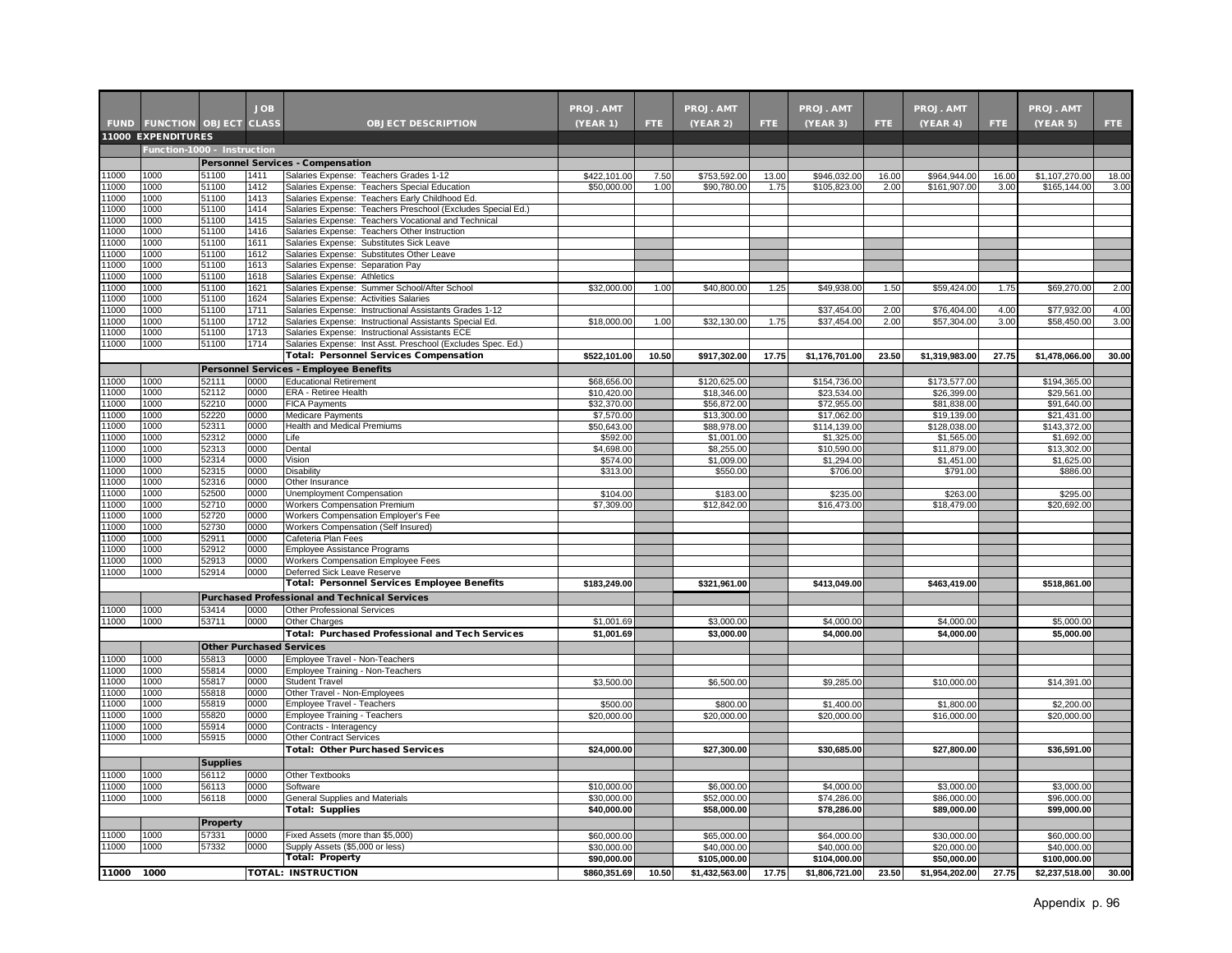|               |                                                          |                | <b>JOB</b>   |                                                                                                    |                          |      |                           |      |                           |      |                           |      |                           |      |
|---------------|----------------------------------------------------------|----------------|--------------|----------------------------------------------------------------------------------------------------|--------------------------|------|---------------------------|------|---------------------------|------|---------------------------|------|---------------------------|------|
|               |                                                          |                |              |                                                                                                    | <b>PROJ. AMT</b>         |      | <b>PROJ. AMT</b>          |      | <b>PROJ. AMT</b>          |      | PROJ. AMT                 |      | <b>PROJ. AMT</b>          |      |
|               | <b>FUND FUNCTION OBJECT</b><br><b>11000 EXPENDITURES</b> |                | <b>CLASS</b> | <b>OBJECT DESCRIPTION</b>                                                                          | (YEAR 1)                 | FTE. | (YEAR 2)                  | FTE. | (YEAR 3)                  | FTE. | (YEAR 4)                  | FTE. | (YEAR 5)                  | FTE. |
|               |                                                          |                |              | Function-2100 - Support Services - Students                                                        |                          |      |                           |      |                           |      |                           |      |                           |      |
|               |                                                          |                |              | Personnel Services - Compensation                                                                  |                          |      |                           |      |                           |      |                           |      |                           |      |
|               |                                                          |                |              |                                                                                                    |                          |      |                           |      |                           |      |                           |      |                           |      |
| 11000         | 2100                                                     | 51100          | 1211         | Salaries Expense: Coordinator/Subject Matter Specialist                                            |                          |      |                           |      |                           |      |                           |      |                           |      |
| 1000          | 2100                                                     | 51100          | 1214         | Salaries Expense: Guidance Counselors/Social Workers                                               | \$45,000.00              | 1.00 | \$82,250.00               | 1.75 | \$95,880.00               | 2.00 | \$122,245.00              | 2.50 | \$149,625.00              | 3.00 |
| 1000          | 2100                                                     | 51100          | 1215         | Salaries Expense: Registered Nurse                                                                 |                          |      |                           |      |                           |      |                           |      |                           |      |
| 1000<br>1000  | 2100<br>2100                                             | 51100<br>51100 | 1216<br>1217 | Salaries Expense: Health Assistants<br>Salaries Expense: Secretary, Clerical, Technical Assistants |                          |      |                           |      |                           |      |                           |      |                           |      |
| 11000         | 2100                                                     | 51100          | 1218         | Salaries Expense: School/Student Support                                                           |                          |      |                           |      |                           |      |                           |      |                           |      |
| 11000         | 2100                                                     | 51100          | 1311         | Salaries Expense: Diagnostician                                                                    |                          |      |                           |      |                           |      |                           |      |                           |      |
| 1000          | 2100                                                     | 51100          | 1312         | Salaries Expense: Speech Therapist                                                                 |                          |      |                           |      |                           |      |                           |      |                           |      |
| 1000          | 2100                                                     | 51100          | 1313         | Salaries Expense: Occupational Therapist                                                           |                          |      |                           |      |                           |      |                           |      |                           |      |
| 1000<br>1000  | 2100<br>2100                                             | 51100<br>51100 | 1314<br>1315 | Salaries Expense: Physical Therapist/Recreational Therapist                                        |                          |      |                           |      |                           |      |                           |      |                           |      |
| 1000          | 2100                                                     | 51100          | 1316         | Salaries Expense: Psychologist Counselors<br>Salaries Expense: Audiologists                        |                          |      |                           |      |                           |      |                           |      |                           |      |
| 1000          | 2100                                                     | 51100          | 1317         | Salaries Expense: Interpreters                                                                     |                          |      |                           |      |                           |      |                           |      |                           |      |
| 1000          | 2100                                                     | 51100          | 1318         | Salaries Expense: Specialists                                                                      |                          |      |                           |      |                           |      |                           |      |                           |      |
| 1000          | 2100                                                     | 51100          | 1319         | Salaries Expense: Special Ed. Assistants                                                           |                          |      |                           |      |                           |      |                           |      |                           |      |
| 1000          | 2100                                                     | 51100          | 1511         | Salaries Expense: Data Processing                                                                  |                          |      |                           |      |                           |      |                           |      |                           |      |
|               |                                                          |                |              | Total: Personnel Services - Compensation                                                           | \$45.000.00              | 1.00 | \$82,250.00               | 1.75 | \$95.880.00               | 2.00 | \$122,245.00              | 2.50 | \$149.625.00              | 3.00 |
|               |                                                          |                |              | Personnel Services - Employee Benefits                                                             |                          |      |                           |      |                           |      |                           |      |                           |      |
| 1000<br>11000 | 2100<br>2100                                             | 52111<br>52112 | 0000<br>0000 | <b>Educational Retirement</b><br>ERA - Retiree Health                                              | \$5,917.00<br>\$900.00   |      | \$10,815.00<br>\$1,645.00 |      | \$12,608.00<br>\$1,917.00 |      | \$16,075.00<br>\$2,444.00 |      | \$19,675.00<br>\$2,992.00 |      |
| 11000         | 2100                                                     | 52210          | 0000         | <b>FICA Payments</b>                                                                               | \$2,790.00               |      | \$5,099.00                |      | \$5,944.00                |      | \$7,579.00                |      | \$9,276.00                |      |
| 1000          | 2100                                                     | 52220          | 0000         | <b>Medicare Payments</b>                                                                           | \$652.00                 |      | \$1,192.00                |      | \$1,390.00                |      | \$1,772.00                |      | \$2,169.00                |      |
| 11000         | 2100                                                     | 52311          | 0000         | Health and Medical Premiums                                                                        | \$4,365.00               |      | \$7,978.00                |      | \$9,300.00                |      | \$11,875.00               |      | \$14,513.00               |      |
| 1000          | 2100                                                     | 52312          | 0000         | Life                                                                                               | \$57.00                  |      | \$98.00                   |      | \$112.00                  |      | \$141.00                  |      | \$169.00                  |      |
| 1000          | 2100                                                     | 52313          | 0000         | Dental                                                                                             | \$405.00                 |      | \$740.00                  |      | \$862.00                  |      | \$1,100.00                |      | \$1,346.00                |      |
| 1000<br>1000  | 2100<br>2100                                             | 52314<br>52315 | 0000<br>0000 | Vision<br>Disability                                                                               | \$49.00<br>\$27.00       |      | \$90.00<br>\$49.00        |      | \$105.00                  |      | \$134.00<br>\$73.00       |      | \$164.00<br>\$89.00       |      |
| 1000          | 2100                                                     | 52316          | 0000         | Other Insurance                                                                                    |                          |      |                           |      | \$57.00                   |      |                           |      |                           |      |
| 1000          | 2100                                                     | 52500          | 0000         | Unemployment Compensation                                                                          | \$9.00                   |      | \$16.00                   |      | \$19.00                   |      | \$24.00                   |      | \$29.00                   |      |
| 1000          | 2100                                                     | 52710          | 0000         | <b>Workers Compensation Premium</b>                                                                | \$630.00                 |      | \$1,151.00                |      | \$1,342.00                |      | \$1,711.00                |      | \$2,094.00                |      |
| 1000          | 2100                                                     | 52720          | 0000         | Workers Compensation Employer's Fee                                                                |                          |      |                           |      |                           |      |                           |      |                           |      |
| 1000          | 2100                                                     | 52730          | 0000         | Workers Compensation (Self Insured)                                                                |                          |      |                           |      |                           |      |                           |      |                           |      |
| 1000<br>1000  | 2100<br>2100                                             | 52911<br>52912 | 0000<br>0000 | Cafeteria Plan Fees                                                                                |                          |      |                           |      |                           |      |                           |      |                           |      |
| 1000          | 2100                                                     | 52913          | 0000         | Employee Assistance Programs<br>Workers Compensation Employee Fees                                 |                          |      |                           |      |                           |      |                           |      |                           |      |
| 11000         | 2100                                                     | 52914          | 0000         | Deferred Sick Leave Reserve                                                                        |                          |      |                           |      |                           |      |                           |      |                           |      |
|               |                                                          |                |              | Total: Personnel Services - Employee Benefits                                                      | \$15.801.00              |      | \$28.873.00               |      | \$33.656.00               |      | \$42.928.00               |      | \$52.516.00               |      |
|               |                                                          |                |              | <b>Purchased Professional and Technical Services</b>                                               |                          |      |                           |      |                           |      |                           |      |                           |      |
| 11000         | 2100                                                     | 53211          | 0000         | Diagnosticians - Contracted                                                                        |                          |      |                           |      |                           |      |                           |      |                           |      |
| 11000         | 2100                                                     | 53212          | 0000         | Speech Therapists - Contracted                                                                     | \$4,000.00               |      | \$7,000.00                |      | \$10,000.00               |      | \$13,000.00               |      | \$15,500.00               |      |
| 1000<br>1000  | 2100<br>2100                                             | 53213<br>53214 | 0000<br>0000 | Occupational Therapists - Contracted                                                               | \$4,000.00               |      | \$7,000.00                |      | \$10,000.00               |      | \$13,000.00               |      | \$15,500.00               |      |
| 1000          | 2100                                                     | 53215          | 0000         | Physical/Recreational Therapists - Contracted<br>Psychologists/Counselors - Contracted             |                          |      |                           |      |                           |      |                           |      |                           |      |
| 1000          | 2100                                                     | 53215          | 0000         | Psychologists/Counselors - Contracted                                                              |                          |      |                           |      |                           |      |                           |      |                           |      |
| 1000          | 2100                                                     | 53216          | 0000         | Audiologists - Contracted                                                                          |                          |      |                           |      |                           |      |                           |      |                           |      |
| 1000          | 2100                                                     | 53217          | 0000         | Interpreters - Contracted                                                                          |                          |      |                           |      |                           |      |                           |      |                           |      |
| 1000          | 2100                                                     | 53218          | 0000         | Specialists - Contracted                                                                           | \$4,000.00               |      | \$7,000.00                |      | \$10,000.00               |      | \$13,000.00               |      | \$15,500.00               |      |
| 1000          | 2100                                                     | 53219          | 0000         | Special Ed Assistants (Non-Instructional) - Contracted                                             |                          |      |                           |      |                           |      |                           |      |                           |      |
| 1000          | 2100                                                     | 53414          | 0000         | Other Professional Services<br><b>Total: Purchased Professional and Tech Services</b>              | \$12,000.00              |      | \$21,000.00               |      | \$30,000.00               |      | \$39,000.00               |      | \$46,500.00               |      |
|               |                                                          |                |              | <b>Purchased Professional and Technical Services</b>                                               |                          |      |                           |      |                           |      |                           |      |                           |      |
| 1000          | 2100                                                     | 53414          | 0000         | Other Professional Services                                                                        |                          |      |                           |      |                           |      |                           |      |                           |      |
| 1000          | 2100                                                     | 53711          | 0000         | Other Charges                                                                                      |                          |      |                           |      |                           |      |                           |      |                           |      |
|               |                                                          |                |              | <b>Total: Support Services - Students</b>                                                          | \$0.00                   |      | \$0.00                    |      | \$0.00                    |      | \$0.00                    |      | \$0.00                    |      |
|               |                                                          |                |              | <b>Other Purchased Services</b>                                                                    |                          |      |                           |      |                           |      |                           |      |                           |      |
| 1000          | 2100                                                     | 55200          | 0000         | Property/Liability Insurance                                                                       |                          |      |                           |      |                           |      |                           |      |                           |      |
| 11000         | 2100                                                     | 55813          | 0000         | Employee Travel - Non-Teachers                                                                     |                          |      |                           |      |                           |      |                           |      |                           |      |
| 1000          | 2100                                                     | 55814          | 0000         | Employee Training - Non-Teachers                                                                   |                          |      |                           |      |                           |      |                           |      |                           |      |
| 1000          | 2100                                                     | 55818          | 0000         | Other Travel - Non-Employees                                                                       |                          |      |                           |      |                           |      |                           |      |                           |      |
| 1000<br>1000  | 2100<br>2100                                             | 55914          | 0000<br>0000 | Contracts - Interagency                                                                            |                          |      |                           |      |                           |      |                           |      |                           |      |
|               |                                                          | 55915          |              | <b>Other Contract Services</b><br><b>Total: Other Purchased Services</b>                           | \$1,000.00<br>\$1,000.00 |      | \$1,500.00<br>\$1,500.00  |      | \$3,000.00<br>\$3,000.00  |      | \$2,000.00<br>\$2,000.00  |      | \$2,000.00<br>\$2,000.00  |      |
|               |                                                          |                |              |                                                                                                    |                          |      |                           |      |                           |      |                           |      |                           |      |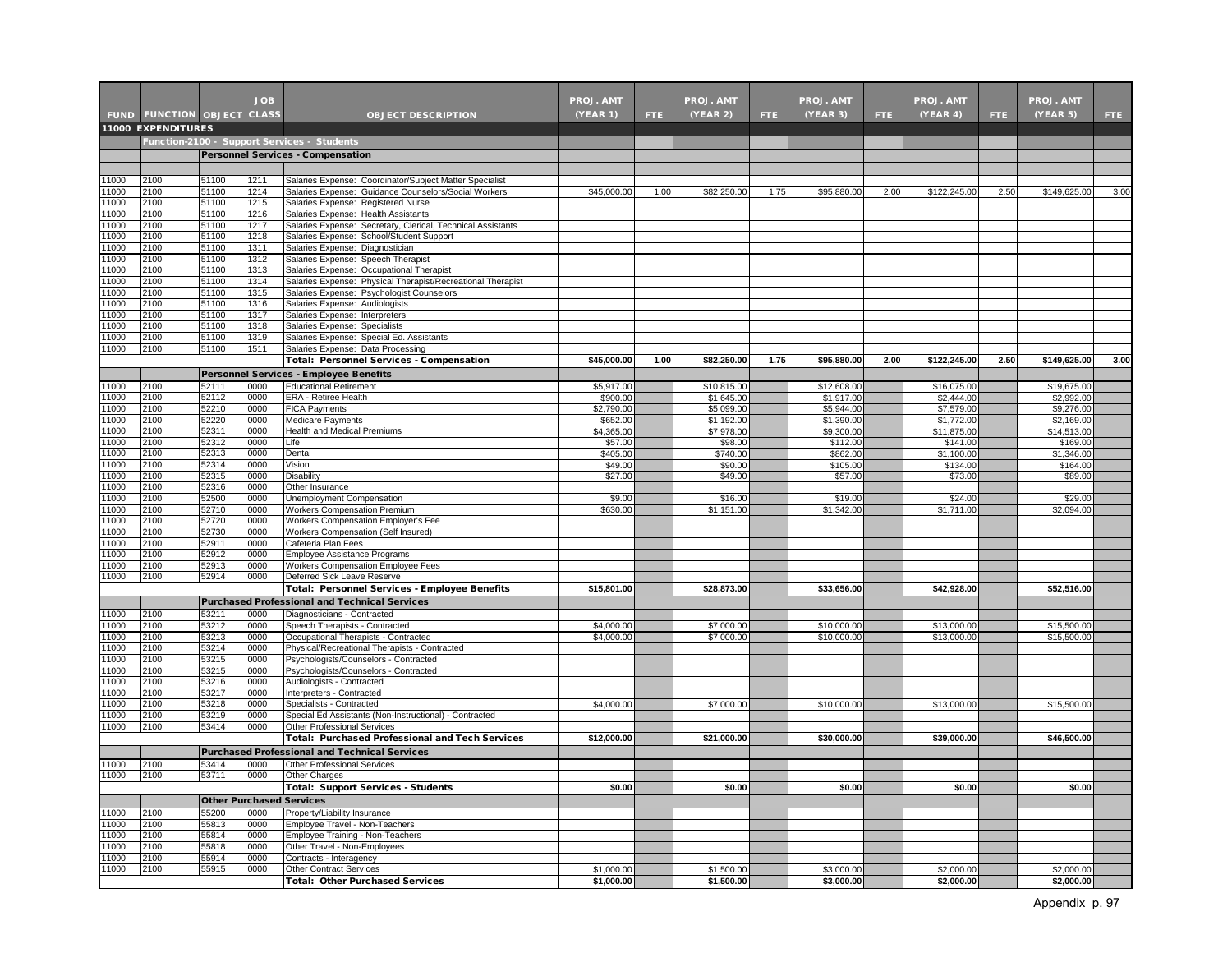|                |                                   |                 | <b>JOB</b>   |                                                                                          | <b>PROJ. AMT</b> |      | <b>PROJ. AMT</b> |      | <b>PROJ. AMT</b> |      | <b>PROJ. AMT</b> |      | <b>PROJ. AMT</b> |      |
|----------------|-----------------------------------|-----------------|--------------|------------------------------------------------------------------------------------------|------------------|------|------------------|------|------------------|------|------------------|------|------------------|------|
|                | <b>FUND FUNCTION OBJECT CLASS</b> |                 |              | <b>OBJECT DESCRIPTION</b>                                                                | (YEAR 1)         | FTE: | (YEAR 2)         | FTE. | (YEAR 3)         | FTE. | (YEAR 4)         | FTE. | (YEAR 5)         | FTE. |
|                | 11000 EXPENDITURES                |                 |              |                                                                                          |                  |      |                  |      |                  |      |                  |      |                  |      |
|                |                                   | <b>Supplies</b> |              |                                                                                          |                  |      |                  |      |                  |      |                  |      |                  |      |
| 1000           | 2100                              | 56113           | 0000         | Software                                                                                 |                  |      |                  |      |                  |      |                  |      |                  |      |
| 11000          | 2100                              | 56118           | 0000         | General Supplies and Materials                                                           |                  |      |                  |      |                  |      |                  |      |                  |      |
|                |                                   |                 |              | <b>Total: Supplies</b>                                                                   | \$0.00           |      | \$0.00           |      | \$0.00           |      | \$0.00           |      | \$0.00           |      |
|                |                                   | <b>Property</b> |              |                                                                                          |                  |      |                  |      |                  |      |                  |      |                  |      |
| 11000          | 2100                              | 57331           | 0000         | Fixed Assets (more than \$5,000)                                                         |                  |      |                  |      |                  |      |                  |      |                  |      |
| 11000          | 2100                              | 57332           | 0000         | Supply Assets (\$5,000 or less)                                                          |                  |      |                  |      |                  |      |                  |      |                  |      |
|                |                                   |                 |              | <b>Total: Property</b>                                                                   | \$0.00           |      | \$0.00           |      | \$0.00           |      | \$0.00           |      | \$0.00           |      |
| 11000          | 2100                              |                 |              | <b>TOTAL: SUPPORT SERVICES - STUDENTS</b>                                                | \$73,801.00      | 1.00 | \$133,623.00     | 1.75 | \$162,536.00     | 2.00 | \$206,173.00     | 2.50 | \$250,641.00     | 3.00 |
|                |                                   |                 |              | Function-2200 - Support Services - Instruction                                           |                  |      |                  |      |                  |      |                  |      |                  |      |
|                |                                   |                 |              | Personnel Services - Compensation                                                        |                  |      |                  |      |                  |      |                  |      |                  |      |
| 11000          | 2200                              | 51100           | 1211         | Salaries Expense: Coordinator/Subject Matter Specialist                                  |                  |      |                  |      |                  |      |                  |      |                  |      |
| 1000<br>11000  | 2200<br>2200                      | 51100<br>51100  | 1212<br>1213 | Salaries Expense: Library/Media Specialist<br>Salaries Expense: Library/Media Assistants |                  |      |                  |      |                  |      |                  |      |                  |      |
| 1000           | 2200                              | 51100           | 1217         | Salaries Expense: Secretary, Clerical, Technical Assistants                              |                  |      |                  |      |                  |      |                  |      |                  |      |
| 11000          | 2200                              | 51100           | 1511         | Salaries Expense: Data Processing                                                        |                  |      |                  |      |                  |      |                  |      |                  |      |
|                |                                   |                 |              | <b>Total: Support Services - Instruction</b>                                             | \$0.00           | 0.00 | \$0.00           | 0.00 | \$0.00           | 0.00 | \$0.00           | 0.00 | \$0.00           | 0.00 |
|                |                                   |                 |              | Personnel Services - Employee Benefits                                                   |                  |      |                  |      |                  |      |                  |      |                  |      |
| 11000          | 2200                              | 52111           | 0000         | <b>Educational Retirement</b>                                                            |                  |      |                  |      |                  |      |                  |      |                  |      |
| 11000          | 2200                              | 52112           | 0000         | ERA - Retiree Health                                                                     |                  |      |                  |      |                  |      |                  |      |                  |      |
| 11000          | 2200                              | 52210           | 0000         | <b>FICA Payments</b>                                                                     |                  |      |                  |      |                  |      |                  |      |                  |      |
| 11000          | 2200                              | 52220           | 0000         | Medicare Payments                                                                        |                  |      |                  |      |                  |      |                  |      |                  |      |
| 1000           | 2200                              | 52311           | 0000         | Health and Medical Premiums                                                              |                  |      |                  |      |                  |      |                  |      |                  |      |
| 11000          | 2200                              | 52312           | 0000         | Life                                                                                     |                  |      |                  |      |                  |      |                  |      |                  |      |
| 1000           | 2200                              | 52313           | 0000         | Dental                                                                                   |                  |      |                  |      |                  |      |                  |      |                  |      |
| 1000           | 2200                              | 52314           | 0000         | Vision                                                                                   |                  |      |                  |      |                  |      |                  |      |                  |      |
| 1000<br>11000  | 2200<br>2200                      | 52315<br>52316  | 0000<br>0000 | <b>Disability</b><br>Other Insurance                                                     |                  |      |                  |      |                  |      |                  |      |                  |      |
| 1000           | 2200                              | 52500           | 0000         | Unemployment Compensation                                                                |                  |      |                  |      |                  |      |                  |      |                  |      |
| 11000          | 2200                              | 52710           | 0000         | <b>Workers Compensation Premium</b>                                                      |                  |      |                  |      |                  |      |                  |      |                  |      |
| 11000          | 2200                              | 52720           | 0000         | Workers Compensation Employer's Fee                                                      |                  |      |                  |      |                  |      |                  |      |                  |      |
| 11000          | 2200                              | 52730           | 0000         | Workers Compensation (Self Insured)                                                      |                  |      |                  |      |                  |      |                  |      |                  |      |
| 11000          | 2200                              | 52911           | 0000         | Cafeteria Plan Fees                                                                      |                  |      |                  |      |                  |      |                  |      |                  |      |
| 1000           | 2200                              | 52912           | 0000         | Employee Assistance Programs                                                             |                  |      |                  |      |                  |      |                  |      |                  |      |
| 1000           | 2200                              | 52913           | 0000         | Workers Compensation Employee Fees                                                       |                  |      |                  |      |                  |      |                  |      |                  |      |
| 1000           | 2200                              | 52914           | 0000         | Deferred Sick Leave Reserve                                                              |                  |      |                  |      |                  |      |                  |      |                  |      |
|                |                                   |                 |              | Total: Personnel Services - Employee Benefits                                            | \$0.00           |      | \$0.00           |      | \$0.00           |      | \$0.00           |      | \$0.00           |      |
|                |                                   |                 |              | <b>Purchased Professional and Technical Services</b>                                     |                  |      |                  |      |                  |      |                  |      |                  |      |
| 1000           | 2200<br>2200                      | 53414           | 0000         | <b>Other Professional Services</b>                                                       | \$4,000.00       |      | \$5,000.00       |      | \$9,000.00       |      | \$7,000.00       |      | \$8,000.00       |      |
| 11000          |                                   | 53711           | 0000         | Other Charges                                                                            | \$4,000.00       |      | \$5,000.00       |      | \$9,000.00       |      | \$7,000.00       |      | \$8,000.00       |      |
|                |                                   |                 |              | <b>Total: Purchased Professional and Tech Services</b>                                   |                  |      |                  |      |                  |      |                  |      |                  |      |
|                |                                   |                 |              | <b>Other Purchased Services</b>                                                          |                  |      |                  |      |                  |      |                  |      |                  |      |
| 11000<br>11000 | 2200<br>2200                      | 55813<br>55814  | 0000<br>0000 | Employee Travel - Non-Teachers<br>Employee Training - Non-Teachers                       |                  |      |                  |      |                  |      |                  |      |                  |      |
| 1000           | 2200                              | 55818           | 0000         | Other Travel - Non-Employees                                                             |                  |      |                  |      |                  |      |                  |      |                  |      |
| 1000           | 2200                              | 55914           | 0000         | Contracts - Interagency                                                                  |                  |      |                  |      |                  |      |                  |      |                  |      |
| 11000          | 2200                              | 55915           | 0000         | <b>Other Contract Services</b>                                                           |                  |      |                  |      |                  |      |                  |      |                  |      |
|                |                                   |                 |              | <b>Total: Other Purchased Services</b>                                                   | \$0.00           |      | \$0.00           |      | \$0.00           |      | \$0.00           |      | \$0.00           |      |
|                |                                   | <b>Supplies</b> |              |                                                                                          |                  |      |                  |      |                  |      |                  |      |                  |      |
| 1000           | 2200                              | 56113           | 0000         | Software                                                                                 |                  |      |                  |      |                  |      |                  |      |                  |      |
| 1000           | 2200                              | 56114           | 0000         | Library And Audio-Visual                                                                 |                  |      |                  |      |                  |      |                  |      |                  |      |
| 1000           | 2200                              | 56118           | 0000         | General Supplies and Materials                                                           |                  |      |                  |      |                  |      |                  |      |                  |      |
|                |                                   |                 |              | <b>Total: Supplies</b>                                                                   | \$0.00           |      | \$0.00           |      | \$0.00           |      | \$0.00           |      | \$0.00           |      |
|                |                                   | <b>Property</b> |              |                                                                                          |                  |      |                  |      |                  |      |                  |      |                  |      |
| 1000           | 2200                              | 57331           | 0000         | Fixed Assets (more than \$5,000)                                                         |                  |      |                  |      |                  |      |                  |      |                  |      |
| 11000          | 2200                              | 57332           | 0000         | Supply Assets (\$5,000 or less)                                                          |                  |      |                  |      |                  |      |                  |      |                  |      |
|                |                                   |                 |              | <b>Total: Property</b>                                                                   | \$0.00           |      | \$0.00           |      | \$0.00           |      | \$0.00           |      | \$0.00           |      |
| 11000          | 2200                              |                 |              | TOTAL: SUPPORT SERVICES - INSTRUCTION                                                    | \$4,000.00       | 0.00 | \$5,000.00       | 0.00 | \$9,000.00       | 0.00 | \$7,000.00       | 0.00 | \$8,000.00       | 0.00 |
|                |                                   |                 |              |                                                                                          |                  |      |                  |      |                  |      |                  |      |                  |      |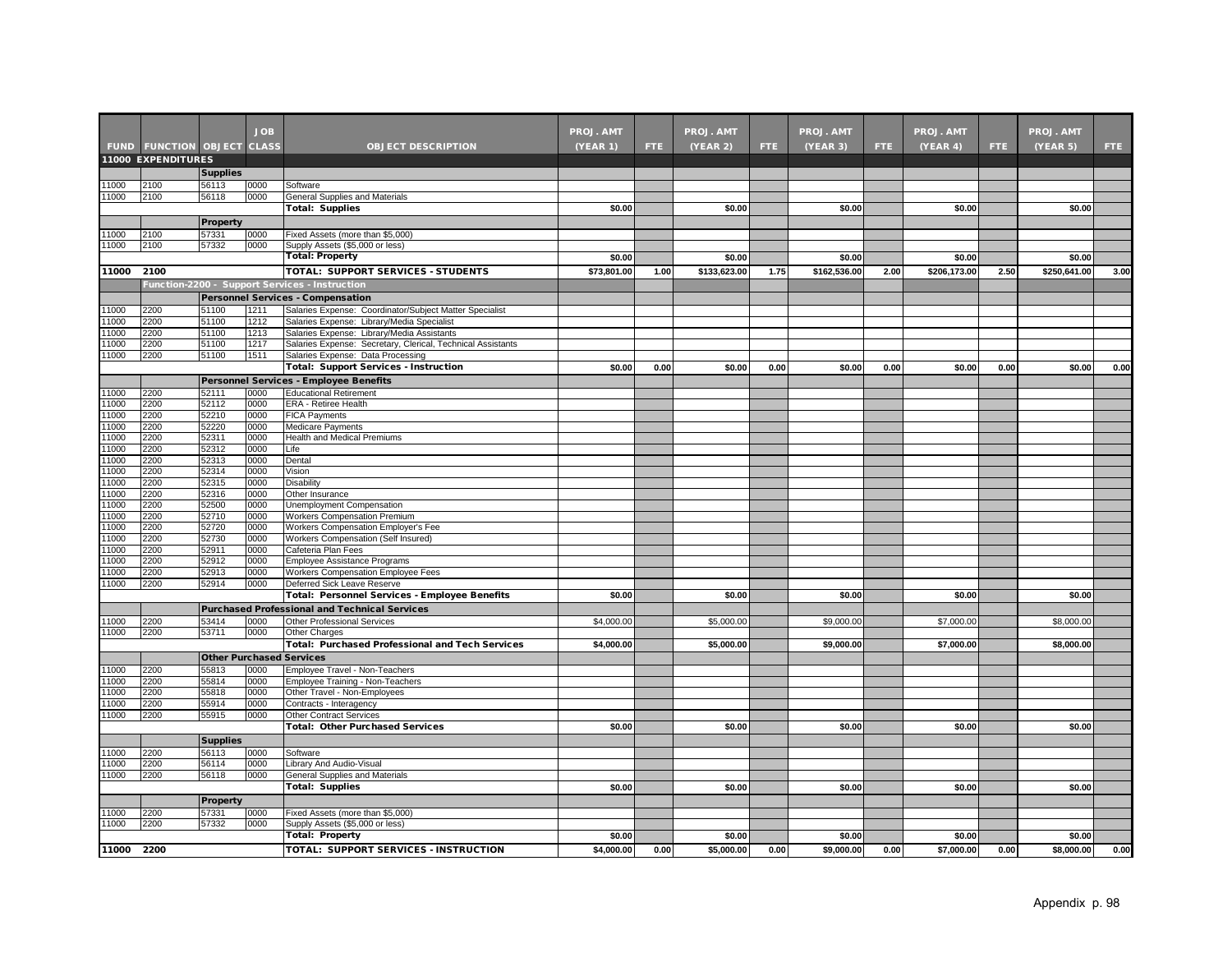|                |                                        |                                 | <b>JOB</b>   |                                                                                                  | <b>PROJ. AMT</b> |      | <b>PROJ. AMT</b> |            | <b>PROJ. AMT</b> |      | PROJ. AMT    |      | <b>PROJ. AMT</b> |      |
|----------------|----------------------------------------|---------------------------------|--------------|--------------------------------------------------------------------------------------------------|------------------|------|------------------|------------|------------------|------|--------------|------|------------------|------|
|                |                                        |                                 |              | <b>OBJECT DESCRIPTION</b>                                                                        |                  | FTE. |                  | <b>FTE</b> |                  |      |              |      |                  |      |
|                | <b>FUND FUNCTION OBJECT CLASS</b>      |                                 |              |                                                                                                  | (YEAR 1)         |      | <b>(YEAR 2)</b>  |            | (YEAR 3)         | FTE. | (YEAR 4)     | FTE. | (YEAR 5)         | FTE. |
|                | 11000 EXPENDITURES                     |                                 |              |                                                                                                  |                  |      |                  |            |                  |      |              |      |                  |      |
|                | Function-2300 - General Administration |                                 |              |                                                                                                  |                  |      |                  |            |                  |      |              |      |                  |      |
|                |                                        |                                 |              | <b>Personnel Services - Compensation</b>                                                         |                  |      |                  |            |                  |      |              |      |                  |      |
| 1000           | 2300                                   | 51100                           | 1113         | Salaries Expense: Administrative Associates                                                      |                  |      |                  |            |                  |      |              |      |                  |      |
| 1000<br>11000  | 2300<br>2300                           | 51100<br>51100                  | 1114<br>1217 | Salaries Expense: Administrative Assistants                                                      |                  |      |                  |            |                  |      |              |      |                  |      |
| 1000           | 2300                                   | 51100                           | 1511         | Salaries Expense: Secretary, Clerical, Technical Assistants<br>Salaries Expense: Data Processing |                  |      |                  |            |                  |      |              |      |                  |      |
|                |                                        |                                 |              | Total: Personnel Services - Compensation                                                         | \$0.00           | 0.00 | \$0.00           | 0.00       | \$0.00           | 0.00 | \$0.00       | 0.00 | \$0.00           | 0.00 |
|                |                                        |                                 |              | Personnel Services - Employee Benefits                                                           |                  |      |                  |            |                  |      |              |      |                  |      |
| 11000          | 2300                                   | 52111                           | 0000         | <b>Educational Retirement</b>                                                                    |                  |      |                  |            |                  |      |              |      |                  |      |
| 1000           | 2300                                   | 52112                           | 0000         | ERA - Retiree Health                                                                             |                  |      |                  |            |                  |      |              |      |                  |      |
| 1000           | 2300                                   | 52210                           | 0000         | FICA Payments                                                                                    |                  |      |                  |            |                  |      |              |      |                  |      |
| 1000           | 2300                                   | 52220                           | 0000         | Medicare Payments                                                                                |                  |      |                  |            |                  |      |              |      |                  |      |
| 11000          | 2300                                   | 52311                           | 0000         | Health and Medical Premiums                                                                      |                  |      |                  |            |                  |      |              |      |                  |      |
| 1000           | 2300                                   | 52312                           | 0000         | Life                                                                                             |                  |      |                  |            |                  |      |              |      |                  |      |
| 1000           | 2300                                   | 52313                           | 0000         | Dental                                                                                           |                  |      |                  |            |                  |      |              |      |                  |      |
| 1000           | 2300                                   | 52314                           | 0000         | Vision                                                                                           |                  |      |                  |            |                  |      |              |      |                  |      |
| 1000           | 2300                                   | 52315                           | 0000         | Disability                                                                                       |                  |      |                  |            |                  |      |              |      |                  |      |
| 1000           | 2300                                   | 52316                           | 0000         | Other Insurance                                                                                  |                  |      |                  |            |                  |      |              |      |                  |      |
| 11000          | 2300                                   | 52500                           | 0000         | Unemployment Compensation                                                                        |                  |      |                  |            |                  |      |              |      |                  |      |
| 11000<br>11000 | 2300<br>2300                           | 52710<br>52720                  | 0000<br>0000 | <b>Workers Compensation Premium</b>                                                              |                  |      |                  |            |                  |      |              |      |                  |      |
| 11000          | 2300                                   | 52730                           | 0000         | Workers Compensation Employer's Fee<br>Workers Compensation (Self Insured)                       |                  |      |                  |            |                  |      |              |      |                  |      |
| 1000           | 2300                                   | 52911                           | 0000         | Cafeteria Plan Fees                                                                              |                  |      |                  |            |                  |      |              |      |                  |      |
| 11000          | 2300                                   | 52912                           | 0000         | Employee Assistance Programs                                                                     |                  |      |                  |            |                  |      |              |      |                  |      |
| 1000           | 2300                                   | 52913                           | 0000         | Workers Compensation Employee Fees                                                               |                  |      |                  |            |                  |      |              |      |                  |      |
| 1000           | 2300                                   | 52914                           | 0000         | Deferred Sick Leave Reserve                                                                      |                  |      |                  |            |                  |      |              |      |                  |      |
|                |                                        |                                 |              | Total: Personnel Services - Employee Benefits                                                    | \$0.00           |      | \$0.00           |            | \$0.00           |      | \$0.00       |      | \$0.00           |      |
|                |                                        |                                 |              | <b>Purchased Professional and Technical Services</b>                                             |                  |      |                  |            |                  |      |              |      |                  |      |
| 11000          | 2300                                   | 53411                           | 0000         | Auditing                                                                                         | \$12,000.00      |      | \$12,000.00      |            | \$12,000.00      |      | \$13,000.00  |      | \$13,000.00      |      |
| 1000           | 2300                                   | 53412                           | 0000         | <b>Bond/Board Elections</b>                                                                      |                  |      |                  |            |                  |      |              |      |                  |      |
| 1000           | 2300                                   | 53413                           | 0000         | Legal                                                                                            | \$3,000.00       |      | \$3,000.00       |            | \$3,000.00       |      | \$3,100.00   |      | \$3,100.00       |      |
| 1000           | 2300                                   | 53414                           | 0000         | Other Professional Services                                                                      |                  |      |                  |            |                  |      |              |      |                  |      |
| 1000           | 2300                                   | 53711                           | 0000         | Other Charges                                                                                    |                  |      |                  |            |                  |      |              |      |                  |      |
|                |                                        |                                 |              | <b>Total: Purchased Professional and Tech Services</b>                                           | \$15,000.00      |      | \$15,000.00      |            | \$15,000.00      |      | \$16,100.00  |      | \$16,100.00      |      |
|                |                                        | <b>Other Purchased Services</b> |              |                                                                                                  |                  |      |                  |            |                  |      |              |      |                  |      |
| 11000          | 2300                                   | 55400                           | 0000         | Advertising                                                                                      |                  |      |                  |            |                  |      |              |      |                  |      |
| 11000          | 2300                                   | 55811                           | 0000         | <b>Board Travel</b>                                                                              |                  |      |                  |            |                  |      |              |      |                  |      |
| 1000           | 2300                                   | 55812                           | 0000         | <b>Board Training</b>                                                                            | \$3,000.00       |      | \$3,000.00       |            | \$3,100.00       |      | \$3,200.00   |      | \$3,200.00       |      |
| 11000          | 2300                                   | 55813                           | 0000         | Employee Travel - Non-Teachers                                                                   |                  |      |                  |            |                  |      |              |      |                  |      |
| 1000           | 2300                                   | 55814                           | 0000         | Employee Training - Non-Teachers                                                                 |                  |      |                  |            |                  |      |              |      |                  |      |
| 1000<br>11000  | 2300<br>2300                           | 55818<br>55914                  | 0000<br>0000 | Other Travel - Non-Employees<br>Contracts - Interagency                                          |                  |      |                  |            |                  |      |              |      |                  |      |
| 11000          | 2300                                   | 55915                           | 0000         | <b>Other Contract Services</b>                                                                   |                  |      |                  |            |                  |      |              |      |                  |      |
|                |                                        |                                 |              | <b>Total: Other Purchased Services</b>                                                           | \$3,000.00       |      | \$3,000.00       |            | \$3,100.00       |      | \$3,200.00   |      | \$3,200.00       |      |
|                |                                        |                                 |              |                                                                                                  |                  |      |                  |            |                  |      |              |      |                  |      |
| 1000           | 2300                                   | <b>Supplies</b><br>56113        | 0000         | Software                                                                                         |                  |      |                  |            |                  |      |              |      |                  |      |
| 11000          | 2300                                   | 56115                           | 0000         | <b>Board Expenses</b>                                                                            |                  |      |                  |            |                  |      |              |      |                  |      |
| 1000           | 2300                                   | 56118                           | 0000         | General Supplies and Materials                                                                   | \$100.00         |      | \$100.00         |            | \$110.00         |      | \$110.00     |      | \$120.00         |      |
|                |                                        |                                 |              | <b>Total: Supplies</b>                                                                           | \$100.00         |      | \$100.00         |            | \$110.00         |      | \$110.00     |      | \$120.00         |      |
|                |                                        | Property                        |              |                                                                                                  |                  |      |                  |            |                  |      |              |      |                  |      |
| 1000           | 2300                                   | 57331                           | 0000         |                                                                                                  |                  |      |                  |            |                  |      |              |      |                  |      |
| 1000           | 2300                                   | 57332                           | 0000         | Fixed Assets (more than \$5,000)<br>Supply Assets (\$5,000 or less)                              |                  |      |                  |            |                  |      |              |      |                  |      |
|                |                                        |                                 |              | <b>Total: Property</b>                                                                           | \$0.00           |      | \$0.00           |            | \$0.00           |      | \$0.00       |      | \$0.00           |      |
|                |                                        |                                 |              | TOTAL: GENERAL ADMINISTRATION                                                                    |                  |      |                  |            |                  |      |              |      |                  |      |
| 11000          | 2300                                   |                                 |              |                                                                                                  | \$18,100.00      | 0.00 | \$18,100.00      | 0.00       | \$18,210.00      | 0.00 | \$19,410.00  | 0.00 | \$19,420.00      | 0.00 |
|                | Function-2400 - School Administration  |                                 |              |                                                                                                  |                  |      |                  |            |                  |      |              |      |                  |      |
|                |                                        |                                 |              | <b>Personnel Services - Compensation</b>                                                         |                  |      |                  |            |                  |      |              |      |                  |      |
| 11000          | 2400                                   | 51100                           | 1112         | Salaries Expense: Principal                                                                      | \$80,000.00      | 1.00 | \$90,000.00      | 1.00       | \$100,000.00     | 1.00 | \$102,000.00 | 1.00 | \$104,000.00     | 1.00 |
| 1000           | 2400                                   | 51100                           | 1211         | Salaries Expense: Coordinator/Subject Matter Specialist                                          |                  |      |                  |            |                  |      |              |      |                  |      |
| 1000           | 2400<br>2400                           | 51100<br>51100                  | 1217         | Salaries Expense: Secretary, Clerical, Technical Assistants                                      | \$50,000.00      | 2.00 | \$51,000.00      | 2.00       | \$52,000.00      | 2.00 | \$66,300.00  | 2.50 | \$67,626.00      | 2.50 |
| 1000           |                                        |                                 | 1511         | Salaries Expense: Data Processing                                                                |                  |      |                  |            |                  |      |              |      |                  | 3.50 |
|                |                                        |                                 |              | Total: Personnel Services - Compensation                                                         | \$130,000.00     | 3.00 | \$141,000.00     | 3.00       | \$152,000.00     | 3.00 | \$168,300.00 | 3.50 | \$171,626.00     |      |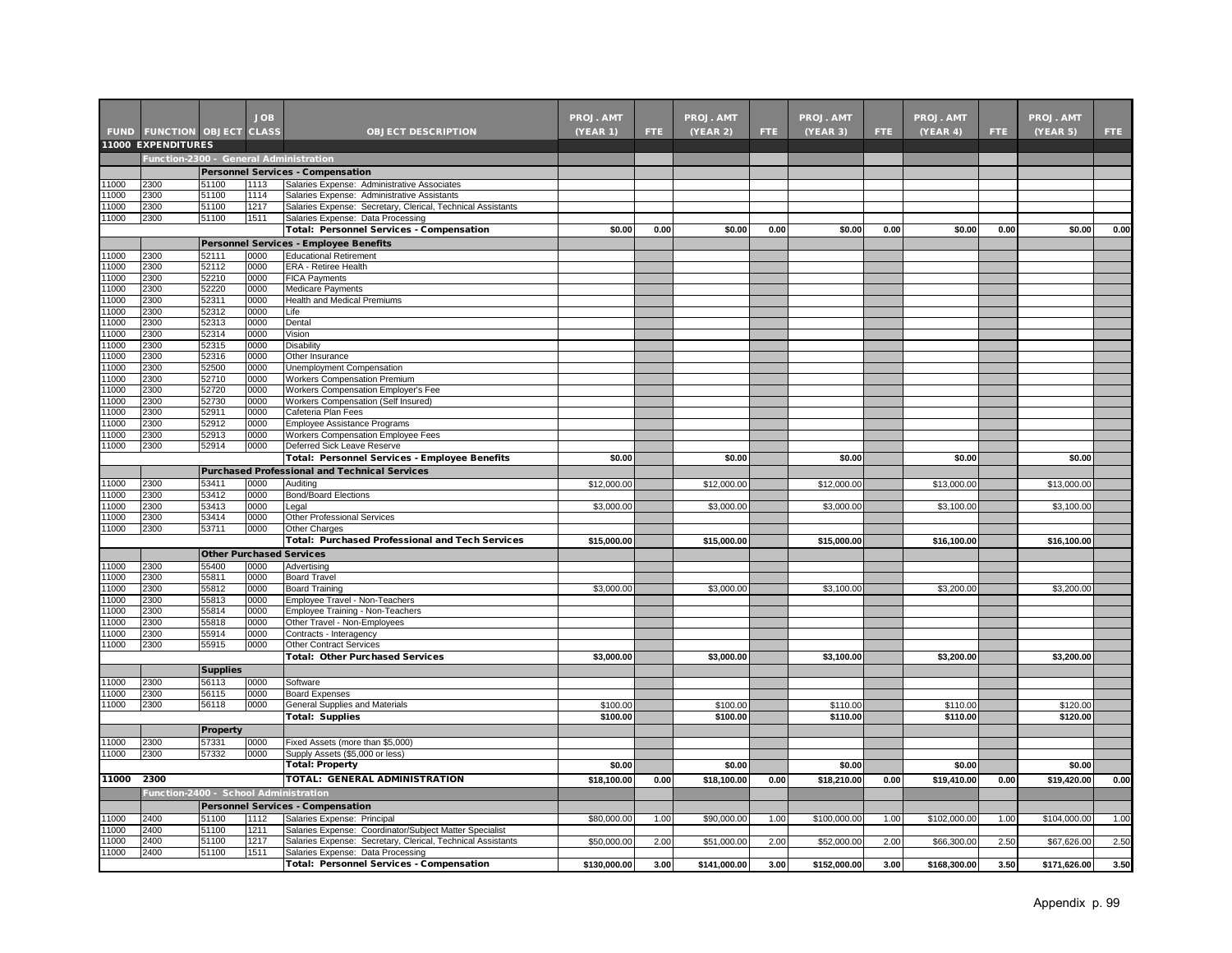|                |                                                                |                          | <b>JOB</b>   |                                                                                                          | <b>PROJ. AMT</b>          |      | <b>PROJ. AMT</b>          |      | <b>PROJ. AMT</b>           |              | PROJ. AMT                  |              | <b>PROJ. AMT</b>           |              |
|----------------|----------------------------------------------------------------|--------------------------|--------------|----------------------------------------------------------------------------------------------------------|---------------------------|------|---------------------------|------|----------------------------|--------------|----------------------------|--------------|----------------------------|--------------|
|                | <b>FUND FUNCTION OBJECT CLASS</b><br><b>11000 EXPENDITURES</b> |                          |              | <b>OBJECT DESCRIPTION</b>                                                                                | <b>(YEAR 1)</b>           | FTE. | (YEAR 2)                  | FTE. | (YEAR 3)                   | FTE.         | (YEAR 4)                   | FTE.         | (YEAR 5)                   | FTE.         |
|                |                                                                |                          |              | Personnel Services - Employee Benefits                                                                   |                           |      |                           |      |                            |              |                            |              |                            |              |
| 11000          | 2400                                                           | 52111                    | 0000         | <b>Educational Retirement</b>                                                                            | \$17,095.00               |      | \$18,541.00               |      | \$19,988.00                |              | \$22,131.00                |              | \$22,569.00                |              |
| 11000          | 2400                                                           | 52112                    | 0000         | ERA - Retiree Health                                                                                     | \$2,600.00                |      | \$2,820.00                |      | \$3,040.00                 |              | \$3,366.00                 |              | \$3,432.00                 |              |
| 11000          | 2400                                                           | 52210                    | 0000         | <b>FICA Payments</b>                                                                                     | \$8,060.00                |      | \$8,742.00                |      | \$9,424.00                 |              | \$10,434.00                |              | \$10,640.00                |              |
| 11000<br>11000 | 2400<br>2400                                                   | 52220<br>52311           | 0000<br>0000 | <b>Medicare Payments</b><br><b>Health and Medical Premiums</b>                                           | \$1,885.00<br>\$12,610.00 |      | \$2,044.00<br>\$13,677.00 |      | \$2,204.00<br>\$14,744.00  |              | \$2,440.00<br>\$16,325.00  |              | \$2,488.00<br>\$16,647.00  |              |
| 11000          | 2400                                                           | 52312                    | 0000         | Life                                                                                                     | \$169.00                  |      | \$169.00                  |      | \$169.00                   |              | \$197.00                   |              | \$197.00                   |              |
| 11000          | 2400                                                           | 52313                    | 0000         | Dental                                                                                                   | \$1,170.00                |      | \$1,269.00                |      | \$1,368.00                 |              | \$1,514.00                 |              | \$1,544.00                 |              |
| 11000          | 2400                                                           | 52314                    | 0000         | Vision                                                                                                   | \$143.00                  |      | \$155.00                  |      | \$167.00                   |              | \$185.00                   |              | \$188.00                   |              |
| 11000          | 2400                                                           | 52315                    | 0000         | Disability                                                                                               | \$78.00                   |      | \$84.00                   |      | \$91.00                    |              | \$100.00                   |              | \$103.00                   |              |
| 1000<br>11000  | 2400<br>2400                                                   | 52316<br>52500           | 0000<br>0000 | Other Insurance<br>Unemployment Compensation                                                             | \$26.00                   |      | \$28.00                   |      | \$30.00                    |              | \$33.00                    |              | \$34.00                    |              |
| 11000          | 2400                                                           | 52710                    | 0000         | Workers Compensation Premium                                                                             | \$1,820.00                |      | \$1,974.00                |      | \$2,128.00                 |              | \$2,356.00                 |              | \$2,402.00                 |              |
| 11000          | 2400                                                           | 52720                    | 0000         | Workers Compensation Employer's Fee                                                                      |                           |      |                           |      |                            |              |                            |              |                            |              |
| 11000          | 2400                                                           | 52730                    | 0000         | Workers Compensation (Self Insured)                                                                      |                           |      |                           |      |                            |              |                            |              |                            |              |
| 11000          | 2400                                                           | 52911                    | 0000         | Cafeteria Plan Fees                                                                                      |                           |      |                           |      |                            |              |                            |              |                            |              |
| 1000<br>11000  | 2400<br>2400                                                   | 52912<br>52913           | 0000<br>0000 | Employee Assistance Programs<br>Workers Compensation Employee Fees                                       |                           |      |                           |      |                            |              |                            |              |                            |              |
| 11000          | 2400                                                           | 52914                    | 0000         | Deferred Sick Leave Reserve                                                                              |                           |      |                           |      |                            |              |                            |              |                            |              |
|                |                                                                |                          |              | Total: Personnel Services - Employee Benefits                                                            | \$45,656.00               |      | \$49,503.00               |      | \$53,353.00                |              | \$59,081.00                |              | \$60,244.00                |              |
|                |                                                                |                          |              | <b>Purchased Professional and Technical Services</b>                                                     |                           |      |                           |      |                            |              |                            |              |                            |              |
| 11000          | 2400                                                           | 53414                    | 0000         | Other Professional Services                                                                              |                           |      |                           |      |                            |              |                            |              |                            |              |
| 11000          | 2400                                                           | 53711                    | 0000         | Other Charges                                                                                            |                           |      |                           |      |                            |              |                            |              |                            |              |
|                |                                                                |                          |              |                                                                                                          |                           |      |                           |      |                            |              |                            |              |                            |              |
|                |                                                                |                          |              | <b>Total: Purchased Professional and Technical Services</b>                                              | \$0.00                    |      | \$0.00                    |      | \$0.00                     |              | \$0.00                     |              | \$0.00                     |              |
|                |                                                                |                          |              | <b>Other Purchased Services</b>                                                                          |                           |      |                           |      |                            |              |                            |              |                            |              |
| 11000<br>11000 | 2400<br>2400                                                   | 55813<br>55814           | 0000<br>0000 | Employee Travel - Non-Teachers<br>Employee Training - Non-Teachers                                       | \$500.00<br>\$500.00      |      | \$600.00<br>\$600.00      |      | \$800.00<br>\$800.00       |              | \$1,000.00<br>\$800.00     |              | \$1,200.00<br>\$800.00     |              |
| 11000          | 2400                                                           | 55914                    | 0000         | Contracts - Interagency                                                                                  |                           |      |                           |      |                            |              |                            |              |                            |              |
| 1000           | 2400                                                           | 55915                    | 0000         | <b>Other Contract Services</b>                                                                           | \$7,000.00                |      | \$7,000.00                |      | \$12,000.00                |              | \$6,000.00                 |              | \$12,000.00                |              |
|                |                                                                |                          |              | <b>Total: Other Purchased Services</b>                                                                   | \$8,000.00                |      | \$8,200.00                |      | \$13,600.00                |              | \$7,800.00                 |              | \$14,000.00                |              |
|                |                                                                | <b>Supplies</b>          |              |                                                                                                          |                           |      |                           |      |                            |              |                            |              |                            |              |
| 11000          | 2400                                                           | 56113                    | 0000         | Software                                                                                                 | \$1,000.00                |      | \$1,000.00                |      | \$1,000.00                 |              | \$1,000.00                 |              | \$1,000.00                 |              |
| 11000          | 2400                                                           | 56118                    | 0000         | General Supplies and Materials                                                                           | \$3,500.00                |      | \$4,500.00                |      | \$4,500.00                 |              | \$5,500.00                 |              | \$6,000.00                 |              |
|                |                                                                |                          |              | <b>Total: Supplies</b>                                                                                   | \$4,500.00                |      | \$5,500.00                |      | \$5,500.00                 |              | \$6,500.00                 |              | \$7,000.00                 |              |
| 11000          | 2400                                                           | <b>Property</b><br>57331 | 0000         | Fixed Assets (more than \$5,000)                                                                         |                           |      |                           |      |                            |              |                            |              |                            |              |
| 1000           | 2400                                                           | 57332                    | 0000         | Supply Assets (\$5,000 or less)                                                                          |                           |      |                           |      |                            |              |                            |              |                            |              |
|                |                                                                |                          |              | <b>Total: Property</b>                                                                                   | \$0.00                    |      | \$0.00                    |      | \$0.00                     |              | \$0.00                     |              | \$0.00                     |              |
| 11000          | 2400                                                           |                          |              | <b>TOTAL: SCHOOL ADMINISTRATION</b>                                                                      | \$188,156.00              | 3.00 | \$204,203.00              | 3.00 | \$224,453.00               | 3.00         | \$241,681.00               | 3.50         | \$252,870.00               | 3.50         |
|                | Function-2500 - Central Services                               |                          |              |                                                                                                          |                           |      |                           |      |                            |              |                            |              |                            |              |
|                |                                                                |                          |              | <b>Personnel Services - Compensation</b>                                                                 |                           |      |                           |      |                            |              |                            |              |                            |              |
| 11000          | 2500                                                           | 51100                    | 1113         | Salaries Expense: Administrative Associates                                                              |                           |      |                           |      |                            |              |                            |              |                            |              |
| 11000          | 2500                                                           | 51100                    | 1114         | Salaries Expense: Administrative Assistants                                                              |                           |      |                           |      |                            |              |                            |              |                            |              |
| 11000<br>1000  | 2500<br>2500                                                   | 51100<br>51100           | 1115<br>1217 | Salaries Expense: Assoc. Supt.-Fin./Business Manager                                                     | \$50,000.00               | 1.00 | \$55,000.00               | 1.00 | \$56,100.00<br>\$12,500.00 | 1.00<br>0.50 | \$57,222.00<br>\$25,000.00 | 1.00<br>1.00 | \$58,366.00<br>\$25,500.00 | 1.00<br>1.00 |
| 11000          | 2500                                                           | 51100                    | 1220         | Salaries Expense: Secretary, Clerical, Technical Assistants<br>Salaries Expense: Business Office Support |                           |      |                           |      |                            |              |                            |              |                            |              |
| 11000          | 2500                                                           | 51100                    | 1511         | Salaries Expense: Data Processing                                                                        |                           |      |                           |      |                            |              |                            |              |                            |              |
|                |                                                                |                          |              | <b>Total: Personnel Services - Compensation</b>                                                          | \$50,000.00               | 1.00 | \$55,000.00               | 1.00 | \$68,600.00                | 1.50         | \$82,222.00                | 2.00         | \$83,866.00                | 2.00         |
|                |                                                                |                          |              | Personnel Services - Employee Benefits                                                                   |                           |      |                           |      |                            |              |                            |              |                            |              |
| 11000          | 2500                                                           | 52111                    | 0000         | <b>Educational Retirement</b>                                                                            | \$6,575.00                |      | \$7,232.00                |      | \$8,942.00                 |              | \$10,812.00                |              | \$11,028.00                |              |
| 11000          | 2500                                                           | 52112                    | 0000         | ERA - Retiree Health                                                                                     | \$1,000.00                |      | \$1,100.00                |      | \$1,372.00                 |              | \$1,644.00                 |              | \$1,677.00                 |              |
| 11000<br>11000 | 2500<br>2500                                                   | 52210<br>52220           | 0000<br>0000 | <b>FICA Payments</b><br>Medicare Payments                                                                | \$3,100.00<br>\$725.00    |      | \$3,410.00<br>\$797.00    |      | \$4,253.00<br>\$994.00     |              | \$5,097.00<br>\$1,192.00   |              | \$5,199.00<br>\$1,216.00   |              |
| 11000          | 2500                                                           | 52311                    | 0000         | Health and Medical Premiums                                                                              | \$4,850.00                |      | \$5,335.00                |      | \$6,654.00                 |              | \$7,975.00                 |              | \$8,135.00                 |              |
| 11000          | 2500                                                           | 52312                    | 0000         | Life                                                                                                     | \$56.00                   |      | \$56.00                   |      | \$85.00                    |              | \$113.00                   |              | \$113.00                   |              |
| 11000          | 2500                                                           | 52313                    | 0000         | Dental                                                                                                   | \$450.00                  |      | \$495.00                  |      | \$617.00                   |              | \$739.00                   |              | \$755.00                   |              |
| 11000          | 2500                                                           | 52314                    | 0000         | Vision                                                                                                   | \$55.00                   |      | \$60.00                   |      | \$75.00                    |              | \$90.00                    |              | \$92.00                    |              |
| 11000<br>11000 | 2500<br>2500                                                   | 52315<br>52316           | 0000<br>0000 | Disability<br>Other Insurance                                                                            | \$30.00                   |      | \$33.00                   |      | \$41.00                    |              | \$49.00                    |              | \$50.00                    |              |
| 11000          | 2500                                                           | 52500                    | 0000         | Unemployment Compensation                                                                                | \$320.00                  |      | \$11.00                   |      | \$13.00                    |              | \$16.00                    |              | \$16.00                    |              |
| 11000          | 2500                                                           | 52710                    | 0000         | <b>Workers Compensation Premium</b>                                                                      | \$700.00                  |      | \$770.00                  |      | \$960.00                   |              | \$1,151.00                 |              | \$1,174.00                 |              |
| 11000          | 2500                                                           | 52720                    | 0000         | Workers Compensation Employer's Fee                                                                      |                           |      |                           |      |                            |              |                            |              |                            |              |
| 11000          | 2500                                                           | 52730                    | 0000         | Workers Compensation (Self Insured)                                                                      |                           |      |                           |      |                            |              |                            |              |                            |              |
| 11000          | 2500                                                           | 52911                    | 0000         | Cafeteria Plan Fees                                                                                      |                           |      |                           |      |                            |              |                            |              |                            |              |
| 11000<br>11000 | 2500<br>2500                                                   | 52912<br>52913           | 0000<br>0000 | <b>Employee Assistance Programs</b><br>Workers Compensation Employee Fees                                |                           |      |                           |      |                            |              |                            |              |                            |              |
| 11000          | 2500                                                           | 52914                    | 0000         | Deferred Sick Leave Reserve                                                                              |                           |      |                           |      |                            |              |                            |              |                            |              |
|                |                                                                |                          |              | Total: Personnel Services - Employee Benefits                                                            | \$17,861.00               |      | \$19,299.00               |      | \$24,006.00                |              | \$28,878.00                |              | Appendix 8 100             |              |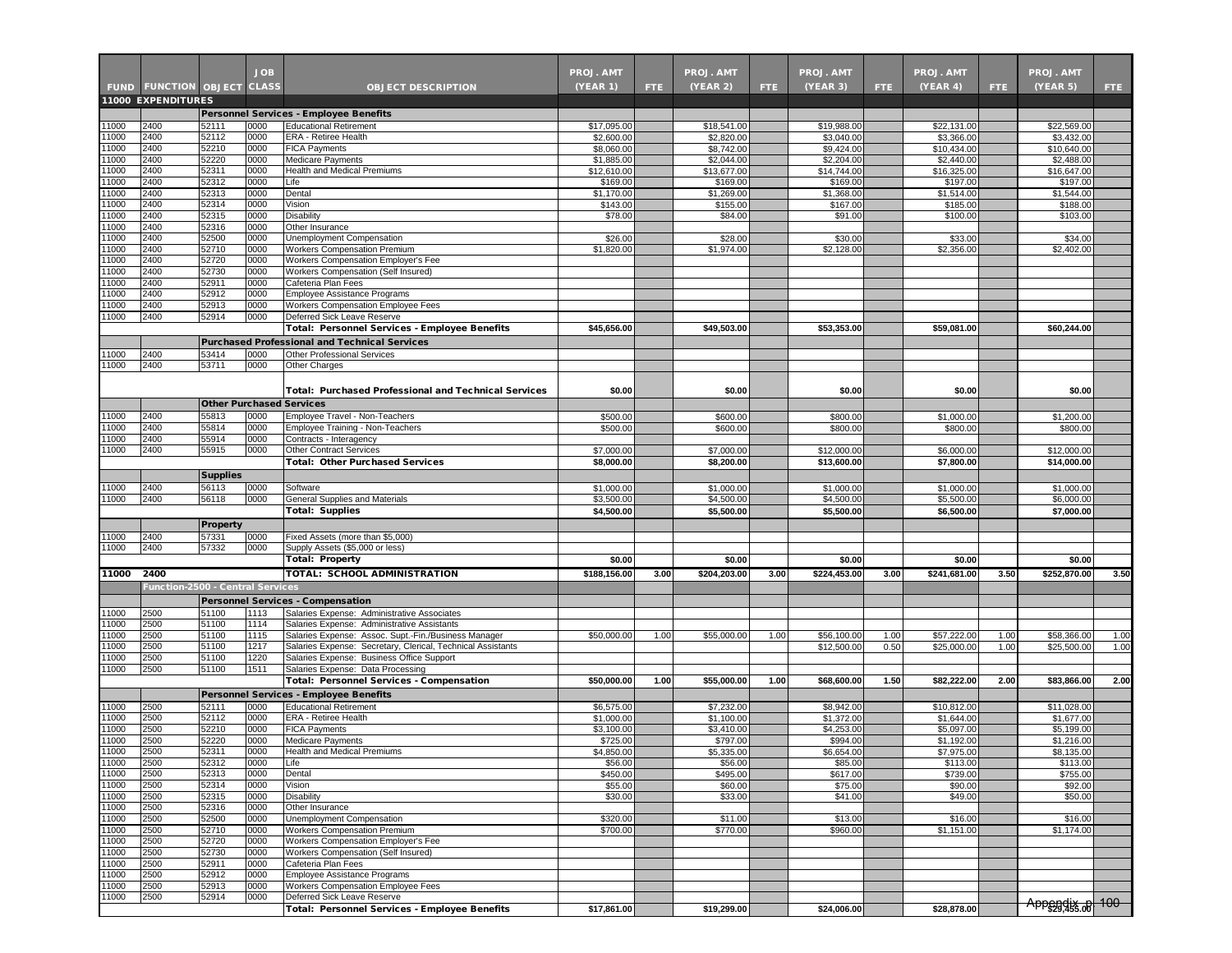|                |                                   |                 | <b>JOB</b>   |                                                                                                     | <b>PROJ. AMT</b>         |      | <b>PROJ. AMT</b>         |                  | <b>PROJ. AMT</b>         |      | PROJ. AMT                |      | <b>PROJ. AMT</b>         |      |
|----------------|-----------------------------------|-----------------|--------------|-----------------------------------------------------------------------------------------------------|--------------------------|------|--------------------------|------------------|--------------------------|------|--------------------------|------|--------------------------|------|
|                | <b>FUND FUNCTION OBJECT CLASS</b> |                 |              | <b>OBJECT DESCRIPTION</b>                                                                           | <b>(YEAR 1)</b>          | FTE. | (YEAR 2)                 | FTE <sup>1</sup> | (YEAR 3)                 | FTE. | (YEAR 4)                 | FTE. | (YEAR 5)                 | FTE. |
|                | <b>11000 EXPENDITURES</b>         |                 |              |                                                                                                     |                          |      |                          |                  |                          |      |                          |      |                          |      |
|                |                                   |                 |              | <b>Purchased Professional and Technical Services</b>                                                |                          |      |                          |                  |                          |      |                          |      |                          |      |
| 11000          | 2500                              | 53414           | 0000         | Other Professional Services                                                                         |                          |      |                          |                  |                          |      |                          |      |                          |      |
| 11000          | 2500                              | 53711           | 0000         | Other Charges                                                                                       |                          |      |                          |                  |                          |      |                          |      |                          |      |
|                |                                   |                 |              |                                                                                                     |                          |      |                          |                  |                          |      |                          |      |                          |      |
|                |                                   |                 |              | Total: Purchased Professional and Technical Services                                                | \$0.00                   |      | \$0.00                   |                  | \$0.00                   |      | \$0.00                   |      | \$0.00                   |      |
|                |                                   |                 |              | <b>Other Purchased Services</b>                                                                     |                          |      |                          |                  |                          |      |                          |      |                          |      |
| 11000          | 2500                              | 55400           | 0000         | Advertising                                                                                         | \$3,000.00               |      | \$4,000.00               |                  | \$4,000.00               |      | \$4,000.00               |      | \$4,000.00               |      |
| 11000          | 2500                              | 55813           | 0000         | Employee Travel - Non-Teachers                                                                      | \$500.00                 |      | \$500.00                 |                  | \$500.00                 |      | \$700.00                 |      | \$700.00                 |      |
| 11000<br>11000 | 2500<br>2500                      | 55814<br>55914  | 0000<br>0000 | Employee Training - Non-Teachers<br>Contracts - Interagency                                         |                          |      |                          |                  |                          |      |                          |      |                          |      |
| 11000          | 2500                              | 55915           | 0000         | <b>Other Contract Services</b>                                                                      |                          |      |                          |                  |                          |      |                          |      |                          |      |
|                |                                   |                 |              | <b>Total: Other Purchased Services</b>                                                              | \$3,500.00               |      | \$4,500.00               |                  | \$4,500.00               |      | \$4,700.00               |      | \$4,700.00               |      |
|                |                                   | <b>Supplies</b> |              |                                                                                                     |                          |      |                          |                  |                          |      |                          |      |                          |      |
| 11000          | 2500                              | 56113           | 0000         | Software                                                                                            | \$1,000.00               |      | \$1,000.00               |                  | \$1,000.00               |      | \$1,000.00               |      | \$1,000.00               |      |
| 11000          | 2500                              | 56118           | 0000         | General Supplies and Materials                                                                      | \$2,500.00               |      | \$3,500.00               |                  | \$4,000.00               |      | \$4,000.00               |      | \$4,500.00               |      |
|                |                                   |                 |              | <b>Total: Supplies</b>                                                                              | \$3,500.00               |      | \$4,500.00               |                  | \$5,000.00               |      | \$5,000.00               |      | \$5,500.00               |      |
|                |                                   | Property        |              |                                                                                                     |                          |      |                          |                  |                          |      |                          |      |                          |      |
| 11000<br>11000 | 2500<br>2500                      | 57331<br>57332  | 0000<br>0000 | Fixed Assets (more than \$5,000)<br>Supply Assets (\$5,000 or less)                                 |                          |      |                          |                  |                          |      |                          |      |                          |      |
|                |                                   |                 |              | <b>Total: Property</b>                                                                              | \$0.00                   |      | \$0.00                   |                  | \$0.00                   |      | \$0.00                   |      | \$0.00                   |      |
| 11000          | 2500                              |                 |              | <b>TOTAL: CENTRAL SERVICES</b>                                                                      | \$74,861.00              | 1.00 | \$83,299.00              | 1.00             | \$102,106.00             | 1.50 | \$120,800.00             | 2.00 | \$123,521.00             | 2.00 |
|                |                                   |                 |              | Function-2600 - Operation and Maintenance of Plant                                                  |                          |      |                          |                  |                          |      |                          |      |                          |      |
|                |                                   |                 |              | Personnel Services - Compensation                                                                   |                          |      |                          |                  |                          |      |                          |      |                          |      |
| 11000          | 2600                              | 51100           | 1113         | Salaries Expense: Administrative Associates                                                         |                          |      |                          |                  |                          |      |                          |      |                          |      |
| 11000          | 2600                              | 51100           | 1114         | Salaries Expense: Administrative Assistants                                                         |                          |      |                          |                  |                          |      |                          |      |                          |      |
| 11000          | 2600                              | 51100           | 1217         | Salaries Expense: Secretary, Clerical, Technical Assistants                                         |                          |      |                          |                  |                          |      |                          |      |                          |      |
| 11000          | 2600<br>2600                      | 51100           | 1219         | Salaries Expense: Duty Personnel                                                                    |                          |      |                          |                  |                          |      |                          |      |                          |      |
| 11000<br>11000 | 2600                              | 51100<br>51100  | 1614<br>1615 | Salaries Expense: Maintenance<br>Salaries Expense: Custodial                                        | \$8,000.00               | 0.50 | \$20,000.00              | 1.00             | \$30,600.00              | 1.50 | \$41,616.00              | 2.00 | \$53,060.00              | 2.50 |
| 11000          | 2600                              | 51100           | 1623         | Salaries Expense: Crosswalk Guards                                                                  |                          |      |                          |                  |                          |      |                          |      |                          |      |
|                |                                   |                 |              | Total: Personnel Services - Compensation                                                            | \$8,000.00               | 0.50 | \$20,000.00              | 1.00             | \$30,600.00              | 1.50 | \$41,616.00              | 2.00 | \$53,060.00              | 2.50 |
|                |                                   |                 |              | Personnel Services - Employee Benefits                                                              |                          |      |                          |                  |                          |      |                          |      |                          |      |
| 11000          | 2600                              | 52111           | 0000         | <b>Educational Retirement</b>                                                                       |                          |      |                          |                  |                          |      |                          |      |                          |      |
| 11000          | 2600                              | 52112           | 0000         | ERA - Retiree Health                                                                                |                          |      |                          |                  |                          |      |                          |      |                          |      |
| 11000<br>11000 | 2600<br>2600                      | 52210<br>52220  | 0000<br>0000 | <b>FICA Payments</b><br><b>Medicare Payments</b>                                                    | \$496.00<br>\$116.00     |      | \$1,240.00<br>\$290.00   |                  | \$1,897.00<br>\$443.00   |      | \$2,580.00<br>\$603.00   |      | \$3,289.00<br>\$769.00   |      |
| 11000          | 2600                              | 52311           | 0000         | <b>Health and Medical Premiums</b>                                                                  |                          |      |                          |                  |                          |      |                          |      |                          |      |
| 11000          | 2600                              | 52312           | 0000         | Life                                                                                                |                          |      |                          |                  |                          |      |                          |      |                          |      |
| 11000          | 2600                              | 52313           | 0000         | Dental                                                                                              |                          |      |                          |                  |                          |      |                          |      |                          |      |
| 11000          | 2600                              | 52314           | 0000         | Vision                                                                                              |                          |      |                          |                  |                          |      |                          |      |                          |      |
| 11000<br>11000 | 2600<br>2600                      | 52315<br>52316  | 0000<br>0000 | Disability<br>Other Insurance                                                                       |                          |      |                          |                  |                          |      |                          |      |                          |      |
| 11000          | 2600                              | 52500           | 0000         | Unemployment Compensation                                                                           |                          |      |                          |                  |                          |      |                          |      |                          |      |
| 11000          | 2600                              | 52710           | 0000         | Workers Compensation Premium                                                                        | \$112.00                 |      | \$280.00                 |                  | \$428.00                 |      | \$582.00                 |      | \$742.00                 |      |
| 11000          | 2600                              | 52720           | 0000         | Workers Compensation Employer's Fee                                                                 | \$80.00                  |      | \$198.00                 |                  | \$302.00                 |      | \$407.00                 |      | \$519.00                 |      |
| 11000          | 2600                              | 52730           | 0000         | Workers Compensation (Self Insured)                                                                 |                          |      |                          |                  |                          |      |                          |      |                          |      |
| 11000<br>11000 | 2600<br>2600                      | 52911<br>52912  | 0000<br>0000 | Cafeteria Plan Fees<br>Employee Assistance Programs                                                 |                          |      |                          |                  |                          |      |                          |      |                          |      |
| 11000          | 2600                              | 52913           | 0000         | Workers Compensation Employee Fees                                                                  |                          |      |                          |                  |                          |      |                          |      |                          |      |
| 11000          | 2600                              | 52914           | 0000         | Deferred Sick Leave Reserve                                                                         |                          |      |                          |                  |                          |      |                          |      |                          |      |
|                |                                   |                 |              | Total: Personnel Services - Employee Benefits                                                       | \$804.00                 |      | \$2,008.00               |                  | \$3,070.00               |      | \$4,172.00               |      | \$5,319.00               |      |
|                |                                   |                 |              | <b>Purchased Professional and Technical Services</b>                                                |                          |      |                          |                  |                          |      |                          |      |                          |      |
| 11000          | 2600                              | 53711           | 0000         | Other Charges                                                                                       |                          |      |                          |                  |                          |      |                          |      |                          |      |
|                |                                   |                 |              | <b>Total: Purchased Professional and Tech Services</b>                                              | \$0.00                   |      | \$0.00                   |                  | \$0.00                   |      | \$0.00                   |      | \$0.00                   |      |
|                |                                   |                 |              | Purchased Property Services                                                                         |                          |      |                          |                  |                          |      |                          |      |                          |      |
| 11000          | 2600                              | 54311           | 0000         | Maintenance & Repair - Furniture/Fixtures/Equipment<br>Maintenance & Repair - Buildings and Grounds | \$600.00                 |      | \$1,000.00               |                  | \$1,500.00               |      | \$2,000.00               |      | \$2,500.00               |      |
| 11000<br>11000 | 2600<br>2600                      | 54312<br>54313  | 0000<br>0000 | Maintenance & Repair - Vehicles                                                                     | \$2,000.00               |      | \$8,000.00               |                  | \$8,000.00               |      | \$6,000.00               |      | \$7,000.00               |      |
| 11000          | 2600                              | 54411           | 0000         | Electricity                                                                                         | \$4,800.00               |      | \$6,800.00               |                  | \$7,800.00               |      | \$8,800.00               |      | \$9,800.00               |      |
| 11000          | 2600                              | 54412           | 0000         | Natural Gas (Buildings)                                                                             |                          |      |                          |                  |                          |      |                          |      |                          |      |
| 11000          | 2600                              | 54413           | 0000         | Propane/Butane (Buildings)                                                                          | \$2,600.00               |      | \$4,600.00               |                  | \$6,600.00               |      | \$8,600.00               |      | \$9,600.00               |      |
| 11000          | 2600                              | 54414           | 0000         | Other Energy (Buildings)                                                                            |                          |      |                          |                  |                          |      |                          |      |                          |      |
| 11000<br>11000 | 2600<br>2600                      | 54415<br>54416  | 0000<br>0000 | Water/Sewage<br><b>Communication Services</b>                                                       | \$3,000.00<br>\$3,600.00 |      | \$4,000.00<br>\$4,600.00 |                  | \$5,000.00<br>\$5,600.00 |      | \$6,000.00<br>\$6,600.00 |      | \$7,000.00<br>\$7,600.00 |      |
| 11000          | 2600                              | 54610           | 0000         | Rental - Land and Buildings                                                                         | \$44,611.00              |      | \$60,000.00              |                  | \$50,000.00              |      | \$20,000.00              |      | \$60,000.00              |      |
| 11000          | 2600                              | 54620           | 0000         | Rental - Equipment and Vehicles                                                                     |                          |      |                          |                  |                          |      |                          |      |                          |      |
| 11000          | 2600                              | 54630           | 0000         | Rental - Computers and Related Equipment                                                            |                          |      |                          |                  |                          |      |                          |      |                          |      |
|                |                                   |                 |              | <b>Total: Purchased Property Services</b>                                                           | \$61,211.00              |      | \$89,000.00              |                  | \$84,500.00              |      | \$58,000.00              |      | Appagao op 101           |      |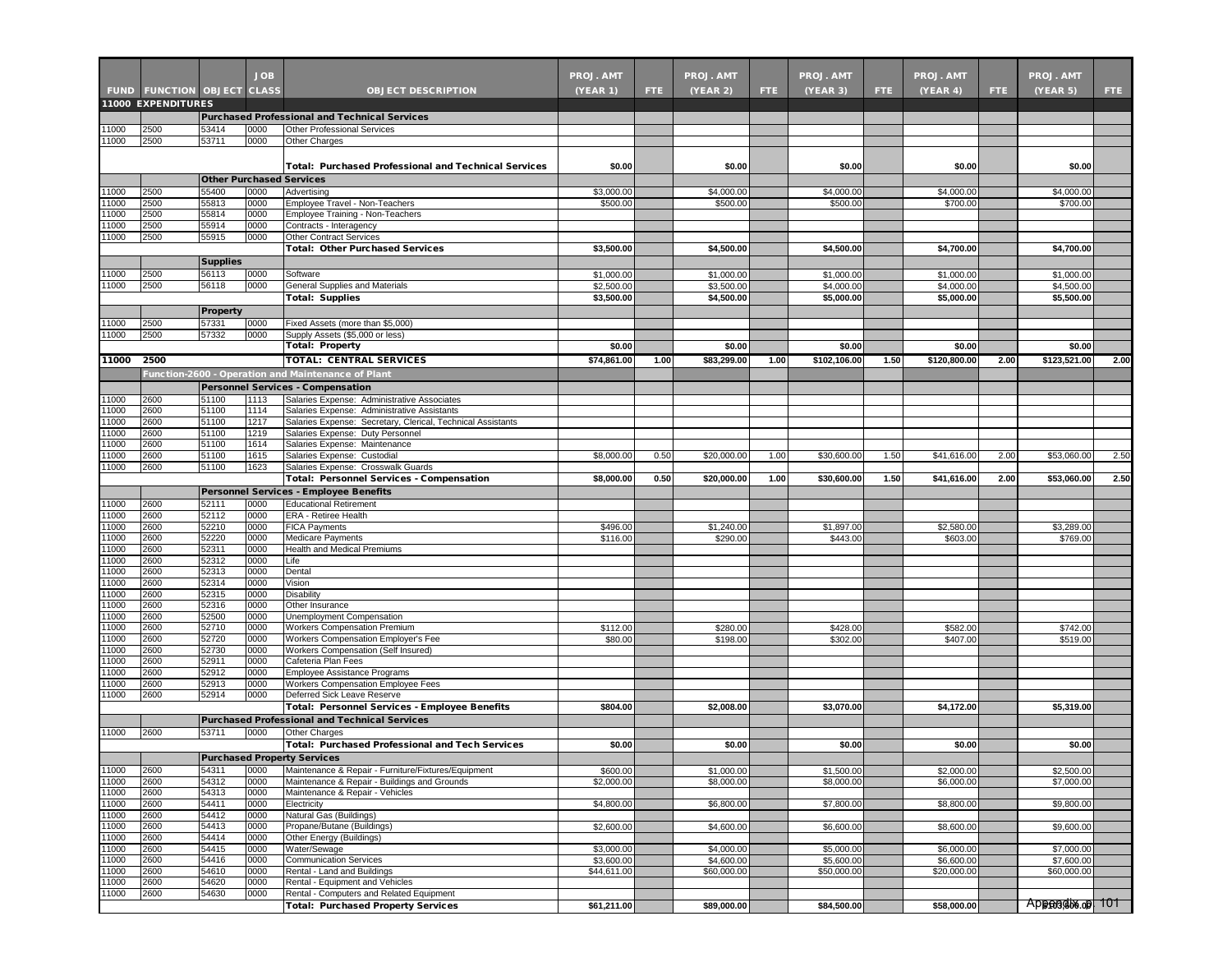|                |                                        |                                 | <b>JOB</b>   |                                                                                                         | <b>PROJ. AMT</b>          |      | <b>PROJ. AMT</b>          |      | <b>PROJ. AMT</b>          |      | <b>PROJ. AMT</b>          |       | <b>PROJ. AMT</b>          |       |
|----------------|----------------------------------------|---------------------------------|--------------|---------------------------------------------------------------------------------------------------------|---------------------------|------|---------------------------|------|---------------------------|------|---------------------------|-------|---------------------------|-------|
|                | <b>FUND FUNCTION OBJECT CLASS</b>      |                                 |              | <b>OBJECT DESCRIPTION</b>                                                                               | (YEAR 1)                  | FTE: | (YEAR 2)                  | FTE. | (YEAR 3)                  | FTE. | (YEAR 4)                  | FTE.  | (YEAR 5)                  | FTE.  |
|                | <b>11000 EXPENDITURES</b>              |                                 |              |                                                                                                         |                           |      |                           |      |                           |      |                           |       |                           |       |
|                |                                        | <b>Other Purchased Services</b> |              |                                                                                                         |                           |      |                           |      |                           |      |                           |       |                           |       |
| 11000          | 2600                                   | 55200                           | 0000         | Property/Liability Insurance                                                                            | \$15,000.00               |      | \$15,000.00               |      | \$15,000.00               |      | \$15,000.00               |       | \$15,000.00               |       |
| 11000          | 2600                                   | 55813                           | 0000         | Employee Travel - Non-Teachers                                                                          | \$1,000.00                |      | \$1,500.00                |      | \$2,000.00                |      | \$2,000.00                |       | \$2,500.00                |       |
| 11000          | 2600                                   | 55814                           | 0000         | Employee Training - Non-Teachers                                                                        |                           |      |                           |      |                           |      |                           |       |                           |       |
| 11000          | 2600                                   | 55914                           | 0000         | Contracts - Interagency                                                                                 |                           |      |                           |      |                           |      |                           |       |                           |       |
| 1000           | 2600                                   | 55915                           | 0000         | <b>Other Contract Services</b><br><b>Total: Other Purchased Services</b>                                | \$1,245.00<br>\$17,245.00 |      | \$1,460.48<br>\$17,960.48 |      | \$4,357.58<br>\$21,357.58 |      | \$4,034.89<br>\$21,034.89 |       | \$5,000.00<br>\$22,500.00 |       |
|                |                                        | <b>Supplies</b>                 |              |                                                                                                         |                           |      |                           |      |                           |      |                           |       |                           |       |
| 11000          | 2600                                   | 56113                           | 0000         | Software                                                                                                |                           |      |                           |      |                           |      |                           |       |                           |       |
| 11000          | 2600                                   | 56118                           | 0000         | General Supplies and Materials                                                                          | \$4,000.00                |      | \$6,000.00                |      | \$8,000.00                |      | \$10,000.00               |       | \$12,000.00               |       |
| 11000          | 2600                                   | 56210                           | 0000         | Natural Gas (Vehicles)                                                                                  |                           |      |                           |      |                           |      |                           |       |                           |       |
| 1000           | 2600                                   | 56211                           | 0000         | Gasoline                                                                                                |                           |      |                           |      |                           |      |                           |       |                           |       |
| 1000           | 2600                                   | 56212                           | 0000         | Diesel Fuel                                                                                             |                           |      |                           |      |                           |      |                           |       |                           |       |
| 11000<br>1000  | 2600<br>2600                           | 56213<br>56214                  | 0000<br>0000 | Propane (Vehicles)<br>Lubricants/Anti-Freeze                                                            |                           |      |                           |      |                           |      |                           |       |                           |       |
| 11000          | 2600                                   | 56215                           | 0000         | Tires/Tubes                                                                                             |                           |      |                           |      |                           |      |                           |       |                           |       |
| 11000          | 2600                                   | 56216                           | 0000         | Maintenance Supplies/Parts                                                                              | \$1,000.00                |      | \$2,000.00                |      | \$3,000.00                |      | \$4,000.00                |       | \$5,000.00                |       |
|                |                                        |                                 |              | <b>Total: Supplies</b>                                                                                  | \$5,000.00                |      | \$8,000.00                |      | \$11,000.00               |      | \$14,000.00               |       | \$17,000.00               |       |
|                |                                        | Property                        |              |                                                                                                         |                           |      |                           |      |                           |      |                           |       |                           |       |
| 1000           | 2600                                   | 57331                           | 0000         | Fixed Assets (more than \$5,000)                                                                        |                           |      |                           |      |                           |      |                           |       | \$45,363.57               |       |
| 11000          | 2600                                   | 57332                           | 0000         | Supply Assets (\$5,000 or less)                                                                         |                           |      |                           |      |                           |      |                           |       |                           |       |
|                |                                        |                                 |              | <b>Total: Property</b>                                                                                  | \$0.00                    |      | \$0.00                    |      | \$0.00                    |      | \$0.00                    |       | \$45,363.57               |       |
| 11000          | 2600                                   |                                 |              | TOTAL: OPERATION AND MAINTENANCE OF PLANT                                                               | \$92,260.00               | 0.50 | \$136,968.48              | 1.00 | \$150,527.58              | 1.50 | \$138,822.89              | 2.00  | \$246,742.57              | 2.50  |
|                | Function-2700 - Student Transportation |                                 |              |                                                                                                         |                           |      |                           |      |                           |      |                           |       |                           |       |
|                |                                        |                                 |              | <b>Personnel Services - Compensation</b>                                                                |                           |      |                           |      |                           |      |                           |       |                           |       |
| 1000           | 2700                                   | 51100                           | 1113         | Salaries Expense: Administrative Associates                                                             |                           |      |                           |      |                           |      |                           |       |                           |       |
| 1000           | 2700                                   | 51100                           | 1114         | Salaries Expense: Administrative Assistants                                                             |                           |      |                           |      |                           |      |                           |       |                           |       |
| 11000<br>11000 | 2700<br>2700                           | 51100<br>51100                  | 1217<br>1319 | Salaries Expense: Secretary, Clerical, Technical Assistants<br>Salaries Expense: Special Ed. Assistants |                           |      |                           |      |                           |      |                           |       |                           |       |
|                |                                        |                                 |              | Total: Personnel Services - Compensation                                                                | \$0.00                    | 0.00 | \$0.00                    | 0.00 | \$0.00                    | 0.00 | \$0.00                    | 0.00  | \$0.00                    | 0.00  |
|                |                                        |                                 |              | Personnel Services - Employee Benefits                                                                  |                           |      |                           |      |                           |      |                           |       |                           |       |
| 1000           | 2700                                   | 52111                           | 0000         | <b>Educational Retirement</b>                                                                           |                           |      |                           |      |                           |      |                           |       |                           |       |
| 1000           | 2700                                   | 52112                           | 0000         | ERA - Retiree Health                                                                                    |                           |      |                           |      |                           |      |                           |       |                           |       |
| 11000          | 2700                                   | 52210                           | 0000         | <b>FICA Payments</b>                                                                                    |                           |      |                           |      |                           |      |                           |       |                           |       |
| 11000          | 2700                                   | 52220                           | 0000         | <b>Medicare Payments</b>                                                                                |                           |      |                           |      |                           |      |                           |       |                           |       |
| 11000<br>11000 | 2700<br>2700                           | 52311<br>52312                  | 0000<br>0000 | Health and Medical Premiums<br>Life                                                                     |                           |      |                           |      |                           |      |                           |       |                           |       |
| 11000          | 2700                                   | 52313                           | 0000         | Dental                                                                                                  |                           |      |                           |      |                           |      |                           |       |                           |       |
| 1000           | 2700                                   | 52314                           | 0000         | Vision                                                                                                  |                           |      |                           |      |                           |      |                           |       |                           |       |
| 11000          | 2700                                   | 52315                           | 0000         | Disability                                                                                              |                           |      |                           |      |                           |      |                           |       |                           |       |
| 1000           | 2700                                   | 52316                           | 0000         | Other Insurance                                                                                         |                           |      |                           |      |                           |      |                           |       |                           |       |
| 11000<br>11000 | 2700<br>2700                           | 52500<br>52710                  | 0000<br>0000 | Unemployment Compensation<br><b>Workers Compensation Premium</b>                                        |                           |      |                           |      |                           |      |                           |       |                           |       |
| 1000           | 2700                                   | 52720                           | 0000         | Workers Compensation Employer's Fee                                                                     |                           |      |                           |      |                           |      |                           |       |                           |       |
| 11000          | 2700                                   | 52730                           | 0000         | Workers Compensation (Self Insured)                                                                     |                           |      |                           |      |                           |      |                           |       |                           |       |
| 11000          | 2700                                   | 52911                           | 0000         | Cafeteria Plan Fees                                                                                     |                           |      |                           |      |                           |      |                           |       |                           |       |
| 11000          | 2700                                   | 52912                           | 0000         | Employee Assistance Programs                                                                            |                           |      |                           |      |                           |      |                           |       |                           |       |
| 11000          | 2700                                   | 52913                           | 0000         | Workers Compensation Employee Fees                                                                      |                           |      |                           |      |                           |      |                           |       |                           |       |
| 1000           | 2700                                   | 52914                           | 0000         | Deferred Sick Leave Reserve                                                                             |                           |      |                           |      |                           |      |                           |       |                           |       |
|                |                                        |                                 |              | Total: Personnel Services - Employee Benefits                                                           | \$0.00                    |      | \$0.00                    |      | \$0.00                    |      | \$0.00                    |       | \$0.00                    |       |
|                |                                        |                                 |              | <b>Purchased Professional and Technical Services</b>                                                    |                           |      |                           |      |                           |      |                           |       |                           |       |
| 11000          | 2700                                   | 53711                           | 0000         | Other Charges                                                                                           |                           |      |                           |      |                           |      |                           |       |                           |       |
|                |                                        |                                 |              |                                                                                                         |                           |      |                           |      |                           |      | \$0.00                    |       | \$0.00                    |       |
|                |                                        |                                 |              | <b>Total: Purchased Professional and Technical Services</b>                                             | \$0.00                    |      | \$0.00                    |      | \$0.00                    |      |                           |       |                           |       |
| 11000          | 2700                                   | 55111                           | 0000         | <b>Purchased Property Services</b><br>Transportation Per-Capita Feeders                                 |                           |      |                           |      |                           |      |                           |       |                           |       |
| 11000          | 2700                                   | 55112                           | 0000         | <b>Transportation Contractors</b>                                                                       |                           |      |                           |      |                           |      |                           |       |                           |       |
|                |                                        |                                 |              | <b>Total: Purchased Property Services</b>                                                               | \$0.00                    |      | \$0.00                    |      | \$0.00                    |      | \$0.00                    |       | \$0.00                    |       |
| 11000 2700     |                                        |                                 |              | <b>TOTAL: STUDENT TRANSPORTATION</b>                                                                    | \$0.00                    | 0.00 | \$0.00                    | 0.00 | \$0.00                    | 0.00 | \$0.00                    | 0.00  | \$0.00                    | 0.00  |
| 11000          | 2000                                   |                                 |              | <b>TOTAL: SUPPORT SERVICES</b>                                                                          | \$451,178.00              | 5.50 | \$581,193.48              | 6.75 | \$666,832.58              | 8.00 | \$733,886.89              | 10.00 | \$901,194.57              | 11.00 |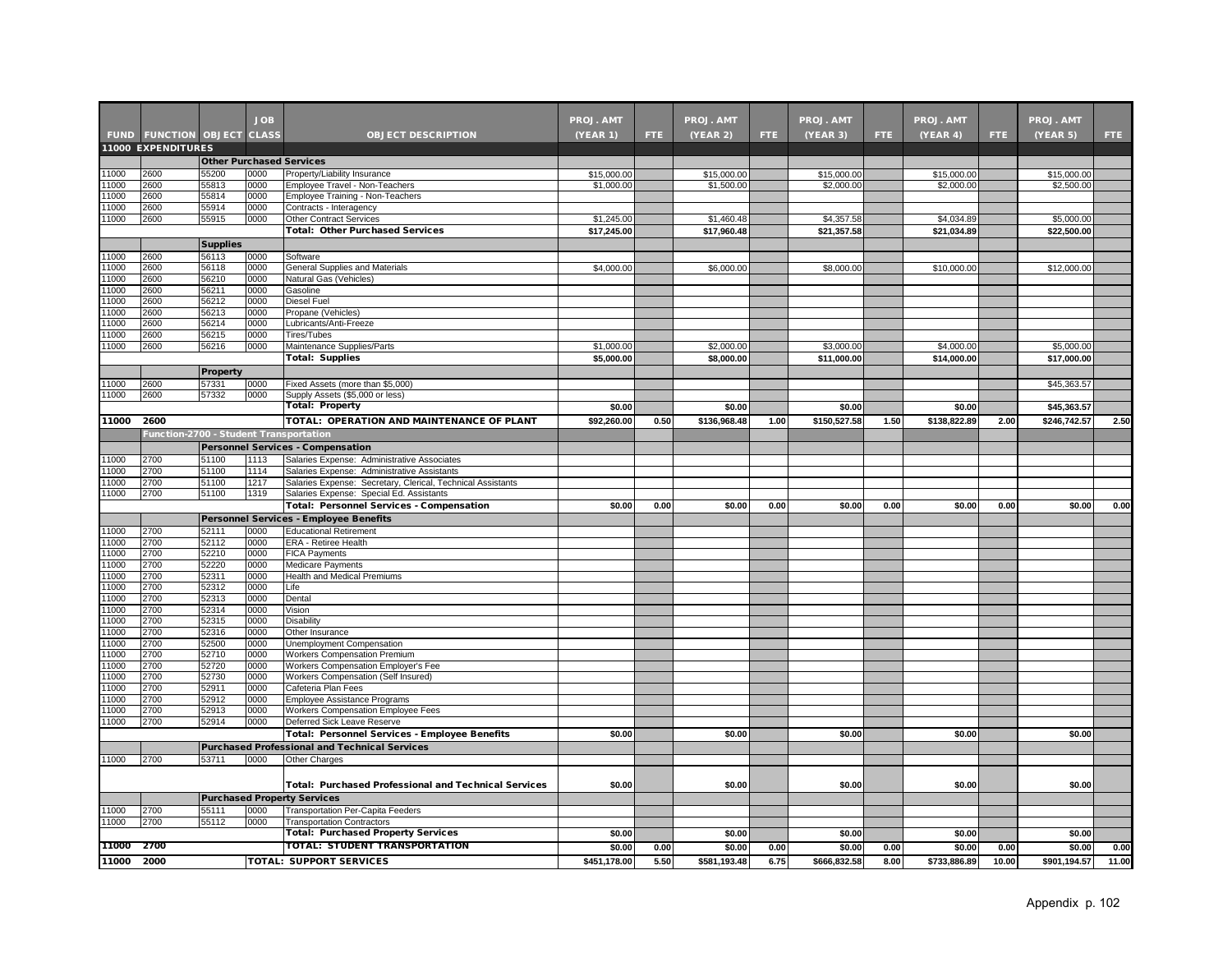|                |                                         |                 | <b>JOB</b>   |                                                                                                            | <b>PROJ. AMT</b> |      | <b>PROJ. AMT</b> |      | <b>PROJ. AMT</b> |      | PROJ. AMT |      | PROJ. AMT |      |
|----------------|-----------------------------------------|-----------------|--------------|------------------------------------------------------------------------------------------------------------|------------------|------|------------------|------|------------------|------|-----------|------|-----------|------|
|                | <b>FUND FUNCTION OBJECT CLASS</b>       |                 |              | <b>OBJECT DESCRIPTION</b>                                                                                  | <b>(YEAR 1)</b>  | FTE. | (YEAR 2)         | FTE. | (YEAR 3)         | FTE. | (YEAR 4)  | FTE. | (YEAR 5)  | FTE. |
|                | <b>11000 EXPENDITURES</b>               |                 |              |                                                                                                            |                  |      |                  |      |                  |      |           |      |           |      |
|                |                                         |                 |              | Function-3100 - Food Service Operations                                                                    |                  |      |                  |      |                  |      |           |      |           |      |
|                |                                         |                 |              | <b>Personnel Services - Compensation</b>                                                                   |                  |      |                  |      |                  |      |           |      |           |      |
| 11000          | 3100                                    | 51100           | 1113         | Salaries Expense: Administrative Associates                                                                |                  |      |                  |      |                  |      |           |      |           |      |
| 1000<br>1000   | 3100<br>3100                            | 51100<br>51100  | 1114<br>1217 | Salaries Expense: Administrative Assistants<br>Salaries Expense: Secretary, Clerical, Technical Assistants |                  |      |                  |      |                  |      |           |      |           |      |
| 1000           | 3100                                    | 51100           | 1617         | Salaries Expense: Food Service                                                                             |                  |      |                  |      |                  |      |           |      |           |      |
|                |                                         |                 |              | Total: Personnel Services - Compensation                                                                   | \$0.00           | 0.00 | \$0.00           | 0.00 | \$0.00           | 0.00 | \$0.00    | 0.00 | \$0.00    | 0.00 |
|                |                                         |                 |              | Personnel Services - Employee Benefits                                                                     |                  |      |                  |      |                  |      |           |      |           |      |
| 11000          | 3100                                    | 52111           | 0000         | <b>Educational Retirement</b>                                                                              |                  |      |                  |      |                  |      |           |      |           |      |
| 1000           | 3100                                    | 52112           | 0000         | ERA - Retiree Health                                                                                       |                  |      |                  |      |                  |      |           |      |           |      |
| 1000<br>11000  | 3100<br>3100                            | 52210<br>52220  | 0000<br>0000 | <b>FICA Payments</b><br>Medicare Payments                                                                  |                  |      |                  |      |                  |      |           |      |           |      |
| 1000           | 3100                                    | 52311           | 0000         | Health and Medical Premiums                                                                                |                  |      |                  |      |                  |      |           |      |           |      |
| 11000          | 3100                                    | 52312           | 0000         | Life                                                                                                       |                  |      |                  |      |                  |      |           |      |           |      |
| 1000           | 3100                                    | 52313           | 0000         | Dental                                                                                                     |                  |      |                  |      |                  |      |           |      |           |      |
| 1000           | 3100                                    | 52314           | 0000         | Vision                                                                                                     |                  |      |                  |      |                  |      |           |      |           |      |
| 11000<br>11000 | 3100<br>3100                            | 52315<br>52316  | 0000<br>0000 | Disability<br>Other Insurance                                                                              |                  |      |                  |      |                  |      |           |      |           |      |
| 1000           | 3100                                    | 52500           | 0000         | Unemployment Compensation                                                                                  |                  |      |                  |      |                  |      |           |      |           |      |
| 1000           | 3100                                    | 52710           | 0000         | <b>Workers Compensation Premium</b>                                                                        |                  |      |                  |      |                  |      |           |      |           |      |
| 1000           | 3100                                    | 52720           | 0000         | Workers Compensation Employer's Fee                                                                        |                  |      |                  |      |                  |      |           |      |           |      |
| 1000           | 3100                                    | 52730           | 0000         | Workers Compensation (Self Insured)                                                                        |                  |      |                  |      |                  |      |           |      |           |      |
| 1000           | 3100                                    | 52911           | 0000         | Cafeteria Plan Fees                                                                                        |                  |      |                  |      |                  |      |           |      |           |      |
| 1000<br>1000   | 3100<br>3100                            | 52912<br>52913  | 0000<br>0000 | Employee Assistance Programs<br>Workers Compensation Employee Fees                                         |                  |      |                  |      |                  |      |           |      |           |      |
| 1000           | 3100                                    | 52914           | 0000         | Deferred Sick Leave Reserve                                                                                |                  |      |                  |      |                  |      |           |      |           |      |
|                |                                         |                 |              | <b>Total: Personnel Services - Employee Benefits</b>                                                       | \$0.00           |      | \$0.00           |      | \$0.00           |      | \$0.00    |      | \$0.00    |      |
|                | Function-3100 - Food Service Operations |                 |              |                                                                                                            |                  |      |                  |      |                  |      |           |      |           |      |
|                |                                         |                 |              | <b>Purchased Professional and Technical Services</b>                                                       |                  |      |                  |      |                  |      |           |      |           |      |
| 1000           | 3100                                    | 53411           | 0000         | Auditing                                                                                                   |                  |      |                  |      |                  |      |           |      |           |      |
| 1000           | 3100                                    | 53413           | 0000         | Legal                                                                                                      |                  |      |                  |      |                  |      |           |      |           |      |
| 1000           | 3100                                    | 53414           | 0000         | <b>Other Professional Services</b>                                                                         |                  |      |                  |      |                  |      |           |      |           |      |
| 1000           | 3100                                    | 53711           | 0000         | <b>Other Charges</b><br><b>Total: Purchased Professional and Tech Services</b>                             | \$0.00           |      | \$0.00           |      | \$0.00           |      | \$0.00    |      | \$0.00    |      |
|                |                                         |                 |              | <b>Purchased Property Services</b>                                                                         |                  |      |                  |      |                  |      |           |      |           |      |
| 1000           | 3100                                    | 54311           | 0000         | Maintenance & Repair - Furniture/Fixtures/Equipment                                                        |                  |      |                  |      |                  |      |           |      |           |      |
| 11000          | 3100                                    | 54312           | 0000         | Maintenance & Repair - Buildings and Grounds                                                               |                  |      |                  |      |                  |      |           |      |           |      |
| 1000           | 3100                                    | 54313           | 0000         | Maintenance & Repair - Vehicles                                                                            |                  |      |                  |      |                  |      |           |      |           |      |
| 1000           | 3100                                    | 54411           | 0000         | Electricity                                                                                                |                  |      |                  |      |                  |      |           |      |           |      |
| 1000           | 3100                                    | 54412           | 0000         | Natural Gas (Buildings)                                                                                    |                  |      |                  |      |                  |      |           |      |           |      |
| 11000<br>11000 | 3100<br>3100                            | 54413<br>54414  | 0000<br>0000 | Propane/Butane (Buildings)<br>Other Energy (Buildings)                                                     |                  |      |                  |      |                  |      |           |      |           |      |
| 1000           | 3100                                    | 54415           | 0000         | Water/Sewage                                                                                               |                  |      |                  |      |                  |      |           |      |           |      |
| 1000           | 3100                                    | 54416           | 0000         | <b>Communication Services</b>                                                                              |                  |      |                  |      |                  |      |           |      |           |      |
| 1000           | 3100                                    | 54610           | 0000         | Rental - Land and Buildings                                                                                |                  |      |                  |      |                  |      |           |      |           |      |
| 1000           | 3100                                    | 54620           | 0000         | Rental - Equipment and Vehicles                                                                            |                  |      |                  |      |                  |      |           |      |           |      |
| 11000          | 3100                                    | 54630           | 0000         | Rental - Computers and Related Equipment<br><b>Total: Purchased Property Services</b>                      | \$0.00           |      | \$0.00           |      | \$0.00           |      | \$0.00    |      | \$0.00    |      |
|                |                                         |                 |              |                                                                                                            |                  |      |                  |      |                  |      |           |      |           |      |
| 1000           | 3100                                    | 55813           | 0000         | <b>Other Purchased Services</b><br>Employee Travel - Non-Teachers                                          |                  |      |                  |      |                  |      |           |      |           |      |
| 1000           | 3100                                    | 55814           | 0000         | Employee Training - Non-Teachers                                                                           |                  |      |                  |      |                  |      |           |      |           |      |
| 1000           | 3100                                    | 55914           | 0000         | Contracts - Interagency                                                                                    |                  |      |                  |      |                  |      |           |      |           |      |
| 1000           | 3100                                    | 55915           | 0000         | <b>Other Contract Services</b>                                                                             |                  |      |                  |      |                  |      |           |      |           |      |
|                |                                         |                 |              | <b>Total: Other Purchased Services</b>                                                                     | \$0.00           |      | \$0.00           |      | \$0.00           |      | \$0.00    |      | \$0.00    |      |
|                |                                         | <b>Supplies</b> |              |                                                                                                            |                  |      |                  |      |                  |      |           |      |           |      |
| 11000          | 3100                                    | 56113           | 0000         | Software                                                                                                   |                  |      |                  |      |                  |      |           |      |           |      |
| 11000<br>11000 | 3100<br>3100                            | 56116<br>56117  | 0000<br>0000 | Food<br>Non-Food                                                                                           |                  |      |                  |      |                  |      |           |      |           |      |
| 11000          | 3100                                    | 56118           | 0000         | General Supplies and Materials                                                                             |                  |      |                  |      |                  |      |           |      |           |      |
|                |                                         |                 |              | <b>Total: Supplies</b>                                                                                     | \$0.00           |      | \$0.00           |      | \$0.00           |      | \$0.00    |      | \$0.00    |      |
|                |                                         | Property        |              |                                                                                                            |                  |      |                  |      |                  |      |           |      |           |      |
| 11000          | 3100                                    | 57331           | 0000         | Fixed Assets (more than \$5,000)                                                                           |                  |      |                  |      |                  |      |           |      |           |      |
| 11000          | 3100                                    | 57332           | 0000         | Supply Assets (\$5,000 or less)                                                                            |                  |      |                  |      |                  |      |           |      |           |      |
|                |                                         |                 |              | <b>Total: Property</b>                                                                                     | \$0.00           |      | \$0.00           |      | \$0.00           |      | \$0.00    |      | \$0.00    |      |
| 11000 3100     |                                         |                 |              | <b>TOTAL: FOOD SERVICES OPERATIONS</b>                                                                     | \$0.00           | 0.00 | \$0.00           | 0.00 | \$0.00           | 0.00 | \$0.00    | 0.00 | \$0.00    | 0.00 |